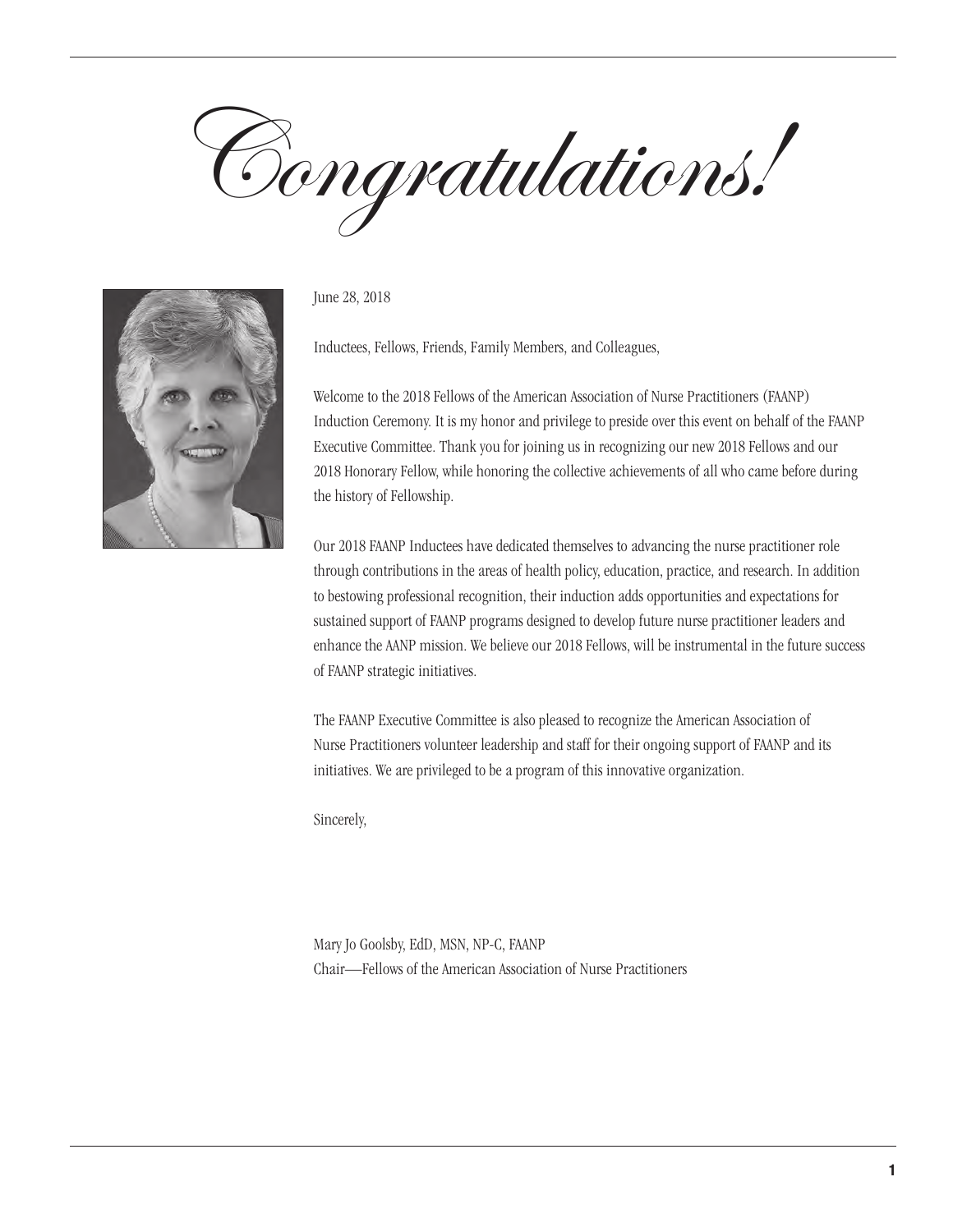# History of FAANP

The Fellows of the American Academy of Nurse Practitioners (FAANP) program was established by the American Academy of Nurse Practitioners in 2000 to recognize nurse practitioner (NP) leaders who have made outstanding contributions to health care through NP clinical practice, research, education or policy, and to provide a forum to extend and enhance such efforts. In 2013, FAANP became the Fellows of the American Association of Nurse Practitioners with the merger of two national NP organizations. From Think Tanks to the Mentorship Program, FAANP is dedicated to advancing the NP profession and enhance the AANP mission. FAANP members are visionaries impacting national and global health through priority initiatives, such as the creation and development of leadership and mentorship programs to foster the advancement of nurse practitioners and nurse practitioner students. All active members maintain membership in both AANP and FAANP. The FAANP leadership reports to the AANP Board of Directors.

# FAANP 2017 - 2018 Leadership

# FAANP Executive Committee

**Chair—Mary Jo Goolsby**, EdD, MSN, NP-C, FAANP **Chair Elect—Janet DuBois**, DNP, FNP, ARNP, FAANP **Secretary—Lorraine Reiser**, PhD, NP-C, FAANP **Treasurer—Kenneth Wysocki**, PhD, FNP-BC, FAANP **Member-at-Large—Diane Seibert**, PhD, CRNP, FAANP **Member-at-Large—Denise Link**, PhD, NP, FAAN, FAANP

# Selection Committee

**Chair—Katherine Joleen Kenny**, DNP, RN, ANP-BC, FAANP, FAAN **Michelle Beauchesne**, DNSc, CPNP, FAANP **Susan Beidler**, PhD, MBE, ARNP, FAANP **Donna Hallas**, PhD, PNP-BC, CPNP, FAANP **Mary B. Neiheisel**, EdD, FNP-BC, CNS, BC, FNAP, FAANP **Charon Pierson**, PhD, GNP, FAAN, FAANP **Sophia LeBlanc Thomas**, APRN, FNP-BC, PPCNP-BC, FNAP, FAANP **Alicia Rossiter**, Lt Col, USAFR, NC, DNP, FNP, PNP-BC, FAANP **Valerie Sabol**, PhD, ACNP-BC, GNP-BC, FAANP **Lorna Schuman**, PhD, NP-C, ARPN-BC, FNP, ACNP, FAAN, FAANP **Barbara Sheer**, PhD, PNP, FNP, CPNP, FAANP

# Nomination Committee

**Theresa Campo**, DNP, APRN, FNP-C, ENP-BC, FAANP **Debra Hain**, PhD, ARNP, ANP-BC, GNP-BC, FAANP **Diane Pace**, PhD, APRN, FNP-BC, NCMP, FAANP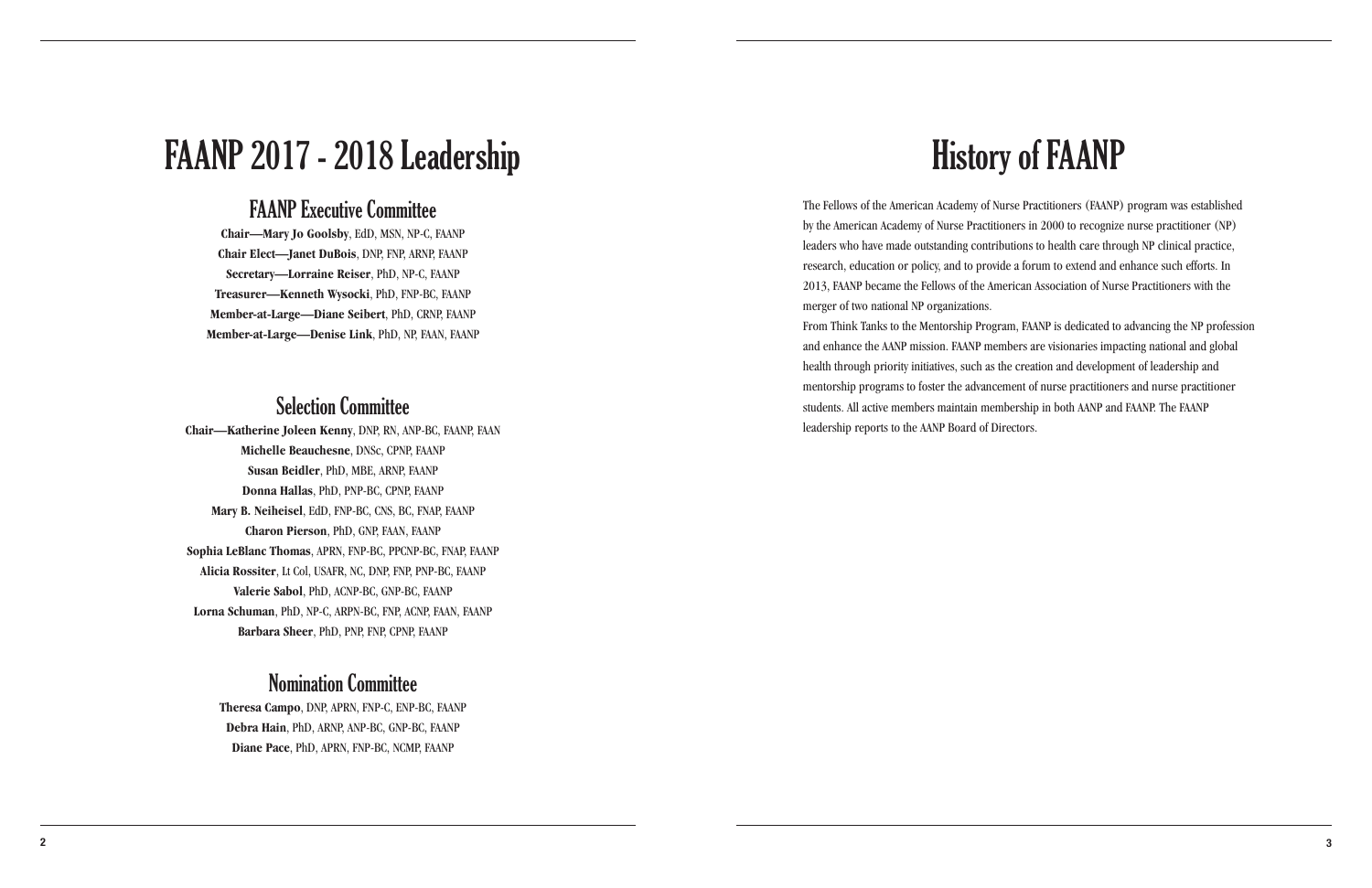# 2018 FAANP Induction Thursday, June 28, 2018 Evening Program

Welcome

Executive Committee & Honored Guests 2018 Chair Award 2018 Loretta C. Ford Award 2018 Honorary Fellow Induction 2018 Fellows Induction Reception Dinner



# 2018 Loretta C. Ford Award

# Barbara M. Resnick, PhD, CRNP, FAAN, FAANP

Dr. Barbara Resnick is a Professor in the Department of Organizational Systems and Adult Health at the University of Maryland School of Nursing, co-directs the Adult/Gerontological Nurse Practitioner Program and the Biology and Behavior Across the Lifespan Research Center of Excellence, holds the Sonya Ziporkin Gershowitz Chair in Gerontology, and does clinical work at Roland Park Place. Her research program is focused on optimizing function and physical activity among older adults, facilitating healthy behaviors among older adults across all settings of care, exploring resilience and genetics on function and physical activity, and testing dissemination and implementation of interventions in real world settings. This work has been supported by the National Institutes of Health, Agency for Health Care Quality, and Foundations such as the Helen and Leonard Stulman Foundation and the Robert Wood Johnson Foundation. Dr. Resnick has over 250 published articles, numerous chapters in nursing and medical textbooks, and books on Restorative Care and Resilience in Older adults. She has held leadership positions in multiple organizations including the American Academy of Nurse Practitioners, Gerontological Advanced Practice Nurses Association, the Society of Behavioral Medicine, Omnicare Pharmacy and Therapeutics Advisory Board, Gerontological Society of American and the American Geriatrics Society. Currently she holds leadership positions on the following boards: The Gerontological Society of America and the American Medical Directors Association Foundation.

As both a clinician and academician, Dr. Resnick has received a number of honors the most recent of which include a 2014 Honorary Doctor of Science from State University of New York on behalf of the SUNY Board of Trustees; the 2015 Dennis W. Jahnigen Memorial Award from the American Geriatrics Society; a 2015 inductee into the Sigma Theta Tau International Nurse Researcher Hall of Fame; and the 2015 University of Maryland Regents Award for Mentoring.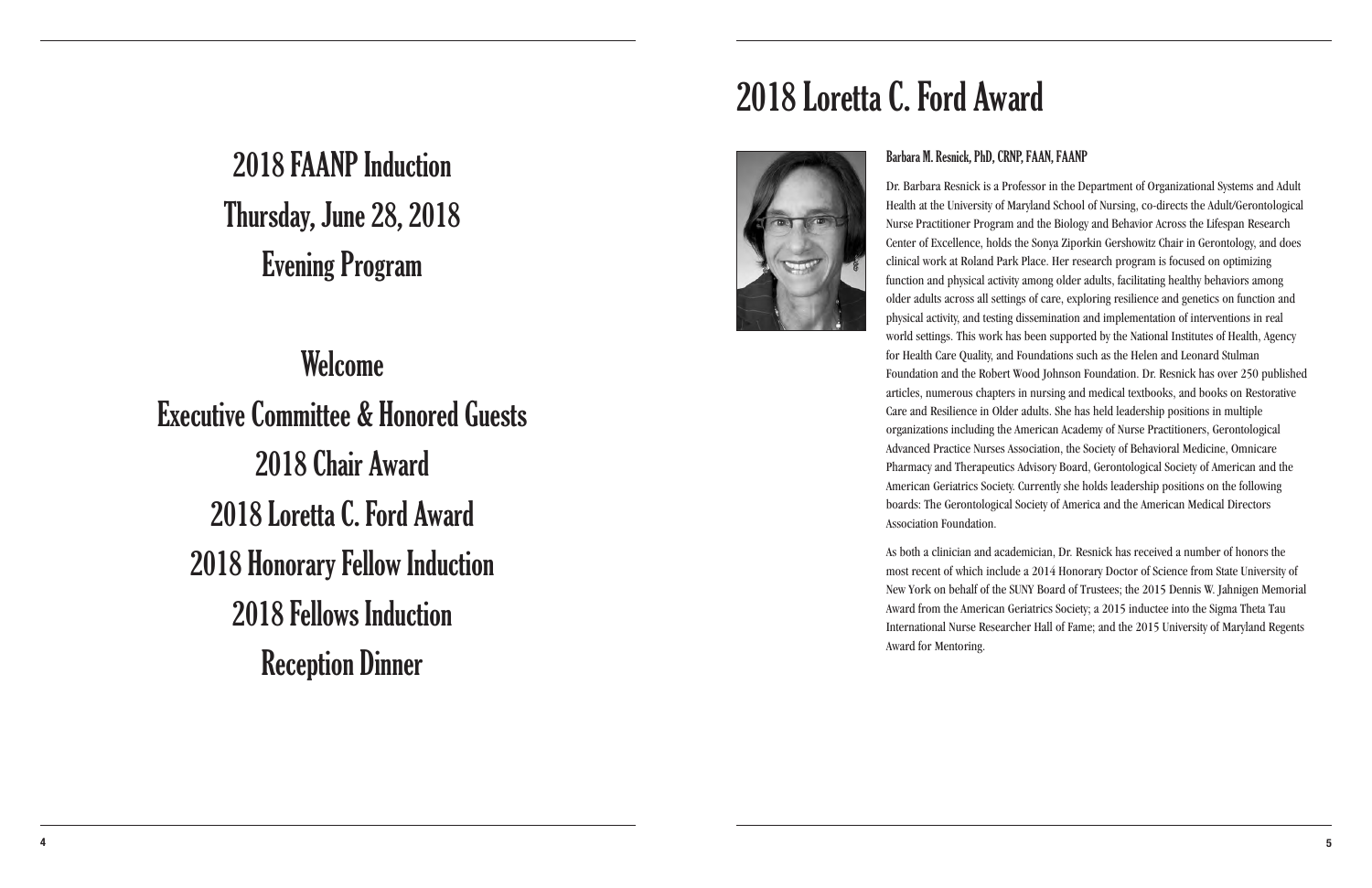## Winifred V. Quinn, PhD, FAANP(H)

Dr. Winifred Quinn is the Director of Advocacy & Consumer Affairs in the Center to Champion Nursing in America, an initiative of AARP and the Robert Wood Johnson Foundation. Dr. Quinn's passion is to help older adults thrive and to live with dignity and to support their family and friends in achieving peace of mind. She puts her passion into action by working on the policy issues that allow people to choose where to live and to get care, who to get care from, how to obtain this care, and how to have fun.

Dr. Quinn is leading the telehealth policy work for AARP's think and do tank, the Public Policy Institute (PPI), which has led to PPI's first telehealth paper, Using Telehealth to Improve Home-Based Care for Older Adults and Family Caregivers. She also supports AARP's relatively new Enterprise Innovations Group in developing and implementing that team's virtual reality products for family caregivers.

When it comes to the nursing workforce, Dr. Quinn co-directs a national issue campaign that improves health care through nursing, the Future of Nursing: Campaign for Action. Her team supports "Action Coalitions" in each state and the District of Columbia that implement the Institute of Medicine's recommendations from its landmark 2011 report, the Future of Nursing: Leading Change, Advancing Health. She sparked and facilitates the Campaign for Action's diversity work to help ensure a more diverse nursing workforce, faculty, and leadership.

Dr. Quinn initiated a national-level coalition that successfully led Medicare to funding graduatelevel nursing education for the first time in its history. Her state-level policy work entails organizing and delivering technical assistance to Action Coalitions and AARP state offices to improve funding for nursing education, to modernize scope of practice laws, and to diversify nursing. Within this role, she places a strong emphasis on coalition building and stakeholder engagement.

# 2018 Honorary Fellow



Amita Avadhani, DNP, DCC, ACNP, ANP, CCRN, FAANP Primary Sponsor: William LaFevers Secondary Sponsor: Joan Zaccardi Dr. Amita Avadhani is an Associate Professor and a Nurse Practitioner at Rutgers University School of Nursing and Saint Peters University Hospital. In addition to over thirty years of nursing experience, Dr. Avadhani established a NP level simulation program for teaching acute care skills. Impact of her work as an expert clinician and an outstanding NP educator is evident in her various peer reviewed publications as well as invited and selected presentations focused on simulation in NP education and infectious disease prevention in acute care. Her contributions to the NP profession have been recognized through many awards in clinical research and clinical education.







Dr. Tina Bettin is the Director of ThedaCare Clinic in Manaway, Wisconsin. Her passion for health care policy led to her multiple terms as President of the APRN Forum, influencing health care policy in the state of Wisconsin. This dedication and leadership resulted in NP prescriptive authority and NP signature recognition for sports physicals. Dr. Bettin has championed many community healthcare issues by her efforts in committee work, presentations, and grant writing. She has received the AANP Excellence Award and

Kimberly D. Broughton-Miller, MSN, APRN, FNP-C, FAANP Primary Sponsor: Brenda Bergman-Evans Secondary Sponsor: Julianne Ewen Kimberly Broughton-Miller practices as a Trauma Nurse Practitioner at the University of Louisville Hospital, Level 1 Trauma Center, specializing in the care of patients with acute traumatic or surgical needs. Her work as an advocate, provider, researcher, consultant, and mentor has influenced her leadership and success facilitating top of licensure practice for NPs. Ms. Broughton-Miller has authored or co-authored a multistate Advanced Practice Resource Tool, Team Based Care manual, and journal articles. She is a national and regional speaker on traumatic care issues.

# 2018 New Fellow Inductees

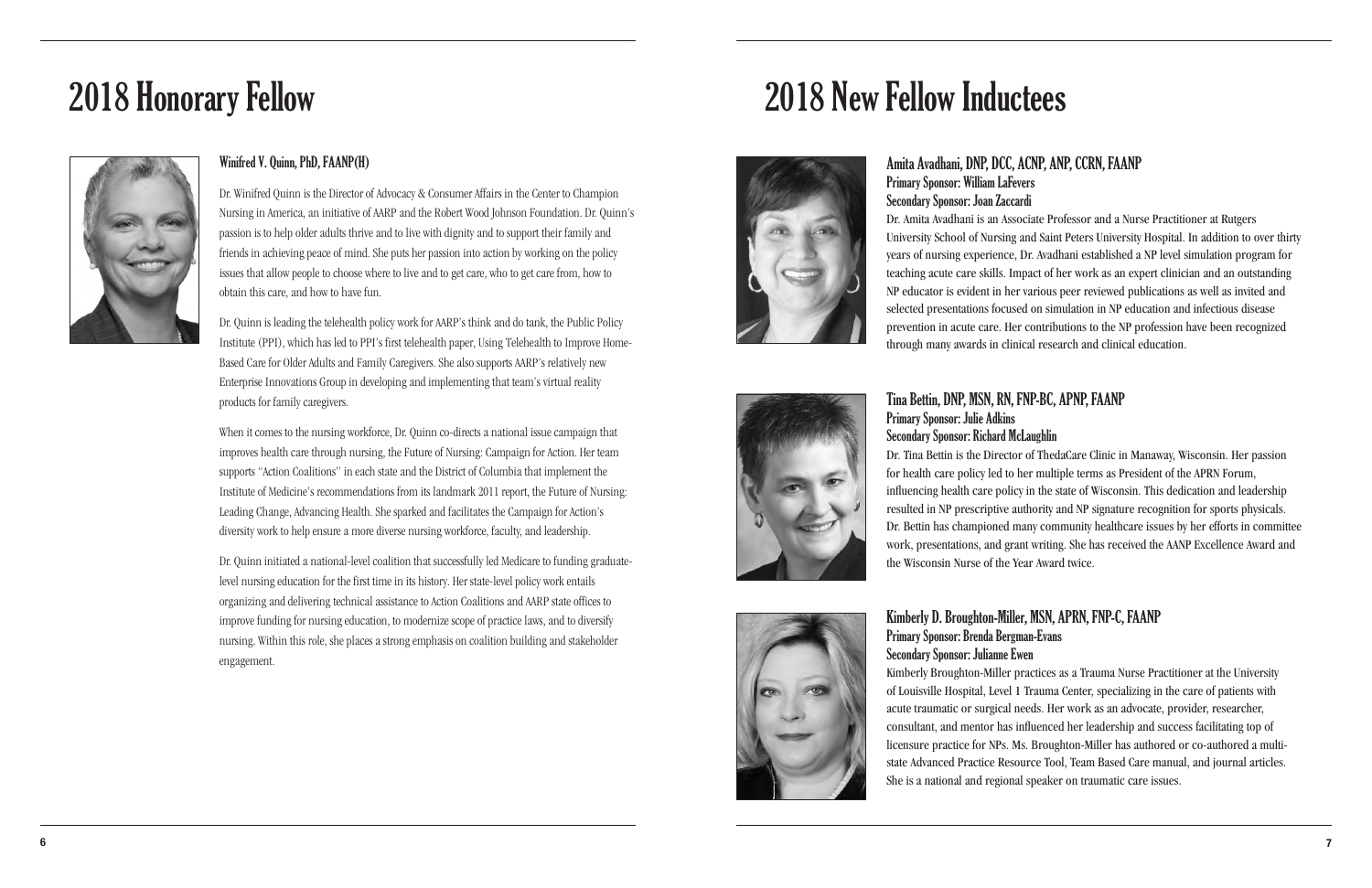Terri A. Cavaliere, DNP, NNP-BC, FAANP Primary Sponsor: Terri Marin Secondary Sponsor: Nancy Balkon Dr. Terri Cavaliere is Associate Professor at Stony Brook University and Nurse Practitioner in a Neonatal ICU. She is a nationally acknowledged expert in her field and has authored articles, book chapters, and position papers. Dr. Cavaliere is a speaker at many local and national conferences, serves as an editorial reviewer for Neonatal Nursing, and is a member of the Neonatal Nurse Practitioner (NNP) certification exam content team. She has several awards for clinical practice, including a Lifetime Achievement Award from the National Association of Neonatal Nursing and Nurse of the Year in Leadership for the March of Dimes.

# Mary Jo Cerepani, DNP, FNP-BC, CEN, FAANP

Primary Sponsor: Lorraine Bock Secondary Sponsor: Denise Ramponi Dr. Mary Jo Cerepani has been a Family Nurse Practitioner since 1997 and has worked in emergency medicine since 1986. As a member of the Pennsylvania Coalition of Nurse Practitioners, she was very instrumental in health policy changes for the implementation of the prescription drug monitoring program in Pennsylvania. Since 2005, she has been the chair of the Pennsylvania Department of Health Injury Prevention Committee for Unintentional Poisonings. She has worked collaboratively with interprofessional colleagues to address the "Opioid Crisis" in the United States. She is a founding member and educational chair for the American Academy of Emergency Nurse Practitioners.



# Jill Cochran, PhD, APRN, FAANP Primary Sponsor: Sally Reel Secondary Sponsor: Susan Leight

Dr. Jill Cochran is an Associate Professor at West Virginia School of Osteopathic Medicine, and practices in pediatrics at Robert C. Byrd Clinic. Dr. Cochran has been involved in rural health for 41 years and has practiced in small rural clinics in southern West Virginia. She implemented the first of its kind telemedicine clinic and first school-based health center for the region. Dr. Cochran conducts research in children's obesity and QI/QA projects, and she designs rural longitudinal experiences for NP students. She is a Fellow with the National Rural Health Association and awards include: Finalist Professor of the Year, AANP State Award for Excellence, Field Professor of the Year, and WVU Golden Graduate.



# Helen Ferguson Brown, MS, ACNP-BC, FNP-BC, FAANP Primary Sponsor: Nancy Munro Secondary Sponsor: Julie Stanik-Hutt

Helen Brown is an Acute Care Nurse Practitioner with 20 years of experience in the Emergency Department at Anne Arundel Medical Center in Annapolis, Maryland. Her clinical practice exemplifies quality patient care with a focus on improving patient outcomes and patient satisfaction of the adult and pediatric populations in the emergency department. Ms. Brown was the first NP to serve on medical staff committees and helped establish evidence-based care resulting in improved patient outcomes and satisfaction. She has been teaching graduate AG-ACNP students for 13 years and has was recognized by her colleagues for her excellence in education regionally and nationally. She has been the recipient of the American Association of Critical Care Nurses Circle of Excellence Award and Georgetown University Excellence in Education.



## Theresa A. Brown, RN, MSN, ACNP-BC, AACC, FAANP Primary Sponsor: Karen Ketner Secondary Sponsor: Donna Coimbra-Emanuele

Theresa Brown is Past President of the California Association for Nurse Practitioners (CANP) and currently serves as the Southern California State Representative of AANP. She serves on CANP's Health Policy and Practice Committee and AANP's State Awards Committee. She has demonstrated excellence throughout her career combining her clinical work as a cardiology NP and leveraging her knowledge and expertise into the education of advanced practice students and modernization of CANP. She is the Program Coordinator of the Adult/Gerontology Acute Care Program at the University of California, Los Angeles. She is designated as an Associate of the American College of Cardiology.



## Kathleen Stilling Burkhart, MSN, APN-C, FAANP Primary Sponsor: Joan Zaccardi Secondary Sponsor: Christine Engstrom

Captain Kathleen Stilling Burkhart has been a Nurse Practitioner in the VA for over 25 years, currently working in Home Based Primary Care delivering patient centered primary care to homebound Veterans. In her tenure as president of the Uniformed Nurse Practitioner Association, she was instrumental in the merger to what is now AANPs Military Special Interest Group. She has served as AANP State Representative as well as held numerous leadership positions with the New Jersey State Nurses Association, and the VA. Captain Burkhart is the recipient of numerous clinical awards, as well as four individual military service medals.

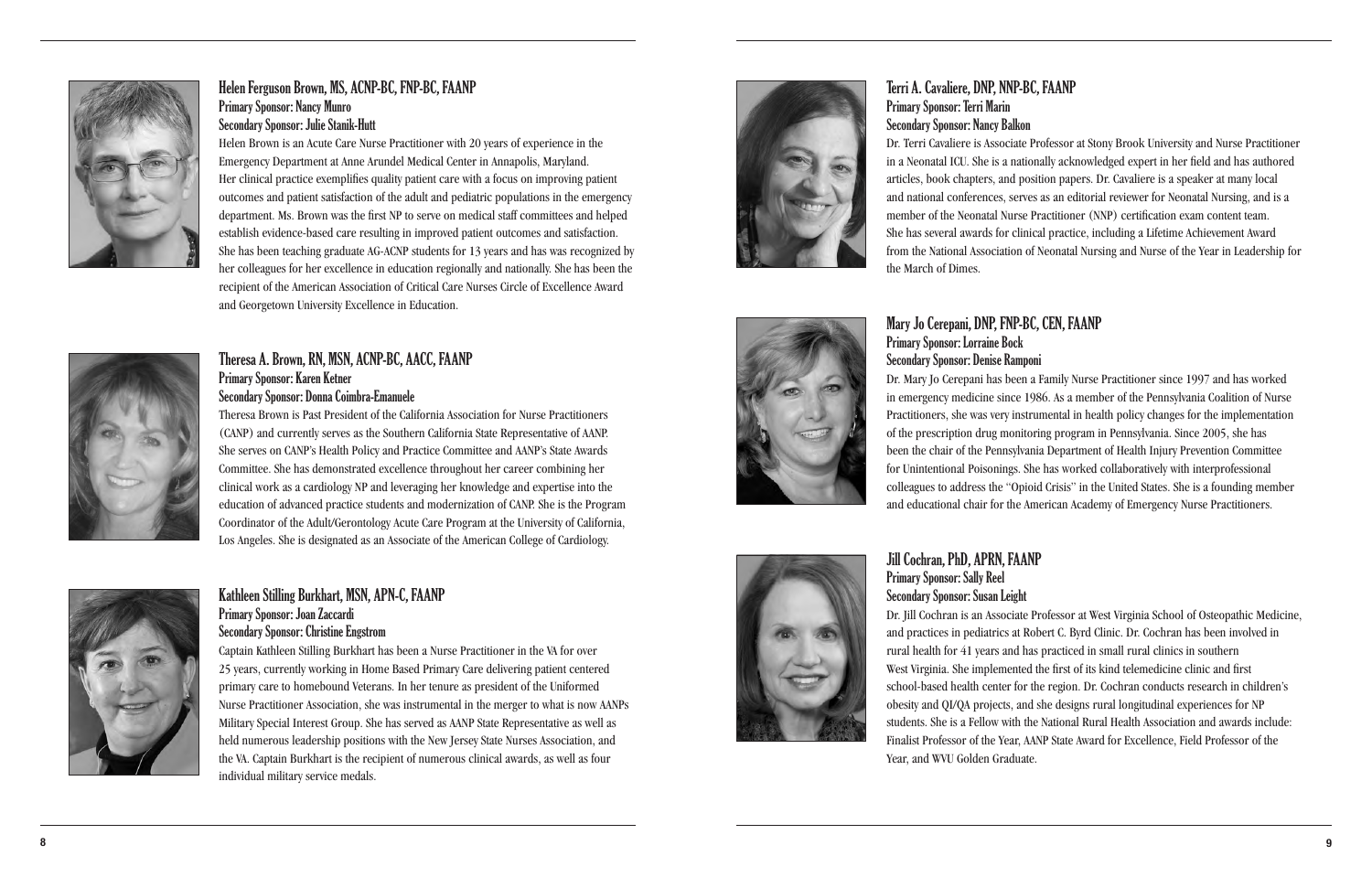Sharon Dudley-Brown, PhD, FNP-BC, FAAN, FAANP Primary Sponsor: Julie Stanik-Hutt Secondary Sponsor: Jane Kapustin Dr. Sharon Dudley-Brown is an Associate Professor at Johns Hopkins University in the Schools of Nursing & Medicine and is the Co-Director of the Nurse Practitioner Fellowship Program in Gastroenterology at Johns Hopkins. She sees and conducts research on patients with inflammatory bowel disease. Dr. Dudley-Brown has held several academic appointments, both nationally and internationally, and has worked as a Nurse Practitioner at several institutions over the past 25 years. She has published many peer-reviewed papers and is co-editor of a textbook on translation in evidence-based practice, titled *Translation of evidence into nursing and health care*.





Dr. Nancy Edwards is an Associate Professor and Director of the Adult Gerontology Primary Care Nurse Practitioner program at Purdue University. Recognized nationally and internationally for expertise in geriatrics, dementia, and teaching innovations, she has published 25 articles on aging. She has conducted and translated research on non-pharmacologic interventions, specifically animal-assisted therapy, robotic pets, and exercise regimens with individuals with dementia. Through innovative curricular design, Dr. Edwards integrated interprofessional gerontology, systems engineering, quality improvement and mental health into NP programs. She has received over 5 million dollars for Advanced Practice program development and student scholarships.

Kristie L. Flamm, DNP, FNP-BC, ACNP-BC, FAANP Primary Sponsor: Donna McArthur Secondary Sponsor: Audrey Russell-Kibble Dr. Kristie Flamm is a Clinical Assistant Professor at The University of Arizona, College of Nursing. She has a trajectory of practice innovation that spans 20 years, with clinical expertise in the areas of interprofessional practice and education, and patientcentered care. She was the inaugural director and lead nurse practitioner of the NP-led interprofessional primary care clinic integrated with behavioral healthcare at the Ohio State University College of Nursing. Dr. Flamm created and launched an online DNP interactive interprofessional practice course at The University of Arizona, College of Nursing. Nationally, she is a recognized expert in innovative practice models.



# Patricia Daly, PhD, RN, FNP-BC, ENP-BC, FAANP Primary Sponsor: Kate Sheppard Secondary Sponsor: Judith Berg

Dr. Patricia Daly is a Clinical Professor at the University of Arizona College of Nursing, where she continues her 30 years of Emergency Nurse Practitioner practice. Her research bridges academia and business, teaching mindful eating to sanitation truck drivers as anti-obesity intervention. As past president of the West Georgia APRNs, she built the first urgent care employing NP providers in Georgia in 1996. Dr. Daly has been instrumental in the initiation and expansion of the emergency NP role. She is currently the medical director for the Tucson Flying Samaritans and an Integrative Nurse Faculty Fellow.

# Pamela Stitzlein Davies, MS, ARNP, A/GNP, ACHPN, RN-BC, FAANP Primary Sponsor: Yvonne D'arcy

## Secondary Sponsor: Randall Hudspeth

Pam Davies is an Adult/Geriatric Nurse Practitioner at the University of Washington, and Adjunct Faculty at Seattle Pacific University. She is a recognized national leader in the fields of pain and palliative care. As a member of opioid guidelines committees, she helped develop national standards, and she lectures and writes extensively on these topics. After launching the palliative care program at Seattle Cancer Care Alliance, she established its End-of-Life Nursing Education Consortium program, training more than 500 nurses and NPs regionally. Ms. Davies is the recipient of the UW 2015 Distinguished Practitioner Award, and SPU's 2016 Adjunct Faculty of the Year Award.



# Melissa Davis, DNP, ANP-BC, FAANP Primary Sponsor: Angela Golden Secondary Sponsor: Christine Kessler

Dr. Melissa Davis is an Adult Nurse Practitioner and Bariatric Program Coordinator at Banner University Medical Center in Phoenix, Arizona. Her contributions to health policy and clinical practice include exemplary service on several professional organizations, implementation of national bariatric accreditation, and influencing local and national evidenced-based practice standards in obesity and bariatric surgery. She has had numerous publications and given many local and national presentations. In 2014, Dr. Davis received the Northern Arizona University Doctoral Project Award for her research supporting the nurse practitioner on an interprofessional team and in 2015, was nominated for the American Nurses Credentialing Center Excellence in Advancing Nursing Practice Award.

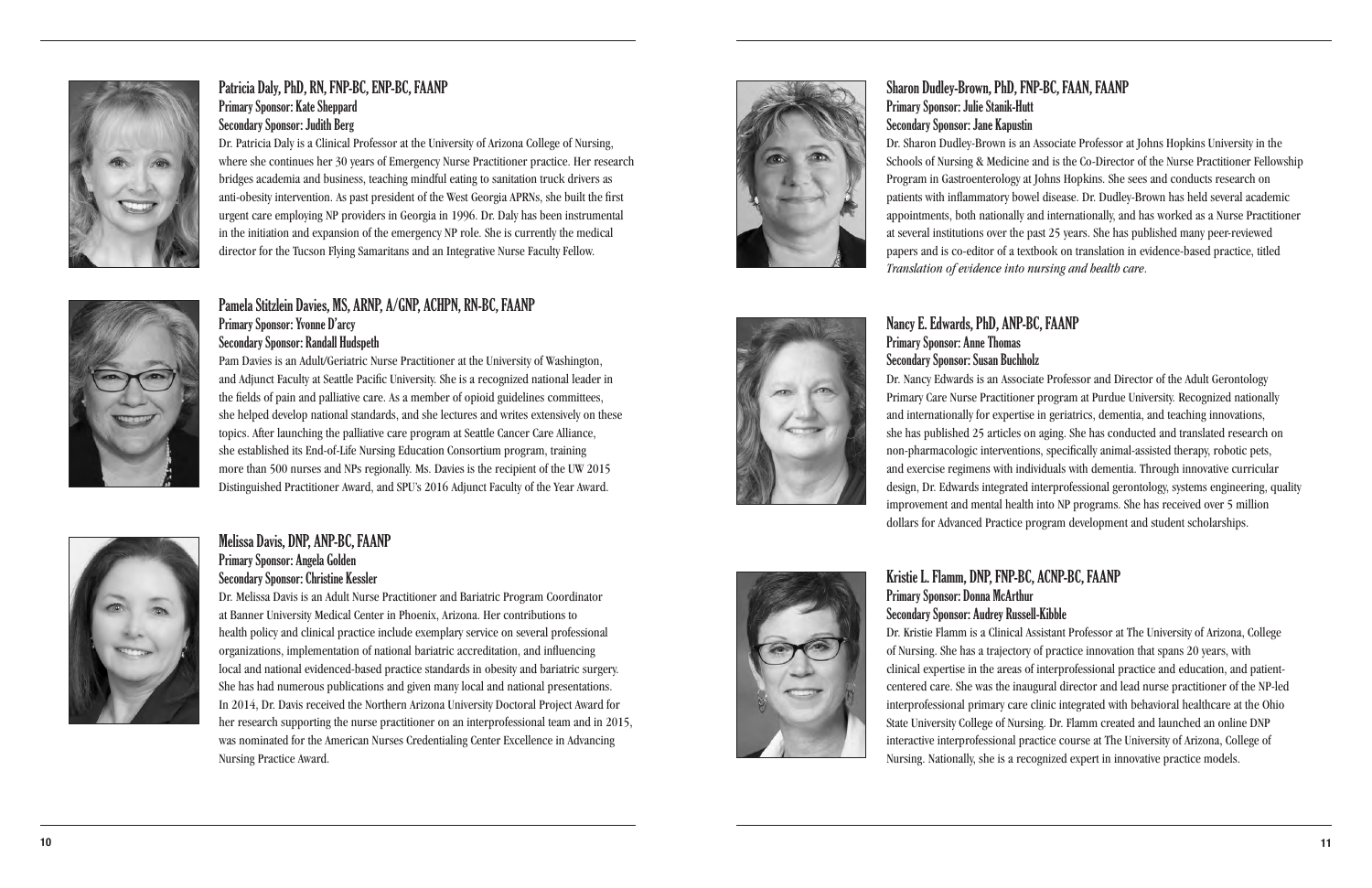Brian K. Goodroad, DNP, APRN, CNP, FAANP Primary Sponsor: Mary Chesney Secondary Sponsor: Rachel Prosser Dr. Brian Goodroad is an Associate Professor at Metropolitan State University and a NP in the HIV Clinic at Hennepin County Medical Center. He has worked in health policy for over 28 years ensuring quality care for people with HIV, and for full-practice authority and signature recognition for NPs. Dr. Goodroad helped form and lead NP professional organizations and his efforts in local and regional HIV education have resulted in improved care provision by NPs and RNs. He received the AANP State Award for Excellence in 2017 and has twice served as the AANP Minnesota State Representative.





## Deborah C. Gray, DNP, FNP-C, ANP-BC, FAANP Primary Sponsor: Kathy Wheeler

## Secondary Sponsor: Madrean Schober

Dr. Deborah Gray is Director of the FNP Program and full-time DNP faculty at Old Dominion University where she developed courses on innovative models of care, inspiring NP entrepreneurship and telehealth. She has presented and her work has been published internationally. In addition to practicing in many primary care settings, Dr. Gray owns an NP-led business. Through the Fulbright Foundation, she works to increase access to care globally and expand NP education in Africa and the Caribbean. She Co-chairs the Research Sub-Group for the International Council of Nurses NP/APN Network and is actively involved in the United Nations Foundation and other Global initiatives.

Donna Gullette, PhD, APRN, AGACNP-BC, ACNP-BC, FAANP Primary Sponsor: Darlene Byrd Secondary Sponsor: Nelda New Dr. Donna Gullette is the Associate Dean for Practice at the University of Arkansas for Medical Sciences College of Nursing. Dr. Gullette developed the first post-master's Doctor of Nursing Practice (DNP) program in Arkansas, as well as the recent post-baccalaureate to DNP program and nurse anesthesia track. Dr. Gullette is the Director of APRNs for the Primary Care Service line at UAMS and is responsible for increasing faculty practice from 27% to 72% within the College of Nursing. She has received the Outstanding Woman Faculty in Leadership, Mentoring, Scholarship and Achievement Award.



# Safiya George Dalmida , PhD, APRN-BC, FAANP Primary Sponsor: Susan Appel Secondary Sponsor: Marcia Holstad

Dr. Safiya George Dalmida is Assistant Dean for Research and Associate Professor at the College of Nursing at the University of Alabama. An Adult Nurse Practitioner and expert on holistic health, she teaches DNP/NP students and regularly provides continuing education on HIV care and evidence-based practice. Her current research, funded by the Robert Wood Johnson Foundation, evaluates the impacts of case management and housing on HIV patient outcomes and of a statewide HIV Advocacy program on HIV-related policy. Another of Dr. George Dalmida's projects uses tele-counseling to address depression and substance abuse among HIV patients. In 2015, she received an International Award for Nursing Excellence.



## Wanda Gibson-Scipio, PhD, FNP-BC, FAANP Primary Sponsor: Ramona Benkert Secondary Sponsor: Caroline Trapp

Dr. Wanda Gibson-Scipio is an Assistant Clinical Professor at Wayne State University in Detroit. She has practiced in Federally Qualified Health Centers throughout her career. Dr. Gibson-Scipio has provided critical research addressing the issue of significant health disparities in asthma with adolescent and emerging adults in African American communities. This expertise has led to her facilitating a multidisciplinary curriculum assessment initiative to assure health professionals' practices address health disparities. She has received multiple awards for excellence in research and written abstracts, procured intramural and extramural funding, and was given the Apple Teaching Award for Excellence in NP Education and Clinical Training.



## Patricia Murray Given, PhD, RN, FNP/GN P-BC, FAANP Primary Sponsor: Angela Nelson Secondary Sponsor: Geraldine Budd

Dr. Patricia Given is the Adult Gero NP Coordinator for the College of Staten Island. In addition to her full time academic role in both didactic and clinical advanced practice courses, she has practiced for over 20 years in a multidisciplinary group in both primary and long-term care. Dr. Given began the first NP program at Monmouth University where she developed the curriculum for both family and acute care NP tracts. She holds expertise in both bioethics and quality end of life care which she brings to her teaching and practice. She is the NYSNPA Region 6 Membership Chair and serves on the ethics committee of Staten Island University hospital.

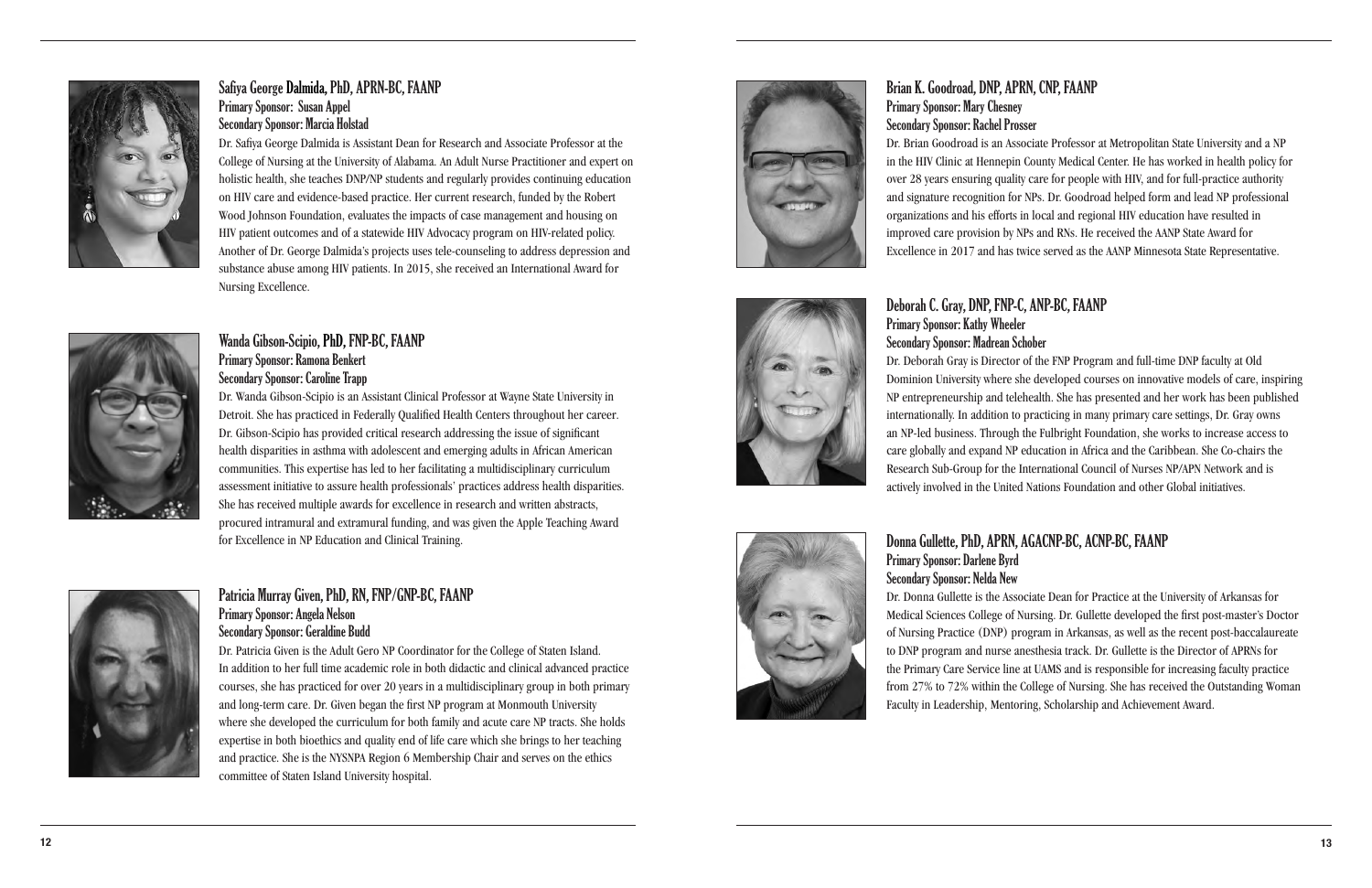Deborah L. Hopla, DNP, APRN-BC, FAANP Primary Sponsor: Stephanie Burgess Secondary Sponsor: Patricia Maybee Dr. Deborah Hopla is Director of the MSN/FNP Program and Assistant Professor at Francis Marion University, and a Family Nurse Practitioner at Hope Health (FQHC) in Florence, South Carolina. Dr. Hopla has been active and successful in state legislation to advance nurse practitioners for prescriptive authority, specifically a tax credit for clinical preceptors in the South Carolina Senate. She was also successful in creating the first doctoral NP program at a liberal arts university. Awards include: NONPF Outstanding Policy Award and the South Carolina Palmetto Gold Nurse Recognition.



# Annette Jakubisin Konicki, PhD, APRN, ANP-BC, FNP-BC, FAANP





Dr. Annette Jakubisin Konicki is Associate Professor of Nursing at the University of Connecticut. Dr. Jakubisin Konicki, a 14-year nursing educator, is transforming care for the underserved through better preparation of the APN workforce by integrating her interests in primary prevention, health promotion, and interprofessional education. She maintains an active primary care practice and serves as consultant and presenter for a regional health department and professional advisory boards. She is active with NONPF as Chair of the Curriculum Leadership Committee and recently selected an AACN's 2017

Jennifer L. Kim, DNP, GNP-BC, FNAP, FAANP Primary Sponsor: Terri Allison Secondary Sponsor: Jennifer Wilbeck Dr. Jennifer Kim is an Assistant Professor of Nursing at Vanderbilt University School of Nursing. Recognized for her expertise in gerontological advanced practice nursing, she was appointed to the National Hartford Center for Gerontological Nursing Excellence (NHCGNE) National Expert Panel on Gerontological Nurse Educator Competencies. Dr. Kim is Coordinator of the Vanderbilt Center for Gerontological Nursing Excellence and is involved in interprofessional research and clinical projects at Vanderbilt University's Center for Quality Aging. Named as GAPNA's Spring 2017 Rising Star, she founded the Gerontological Advanced Practice Nurses of Middle Tennessee in 2007 and was recently elected as GAPNA's Treasurer.



# Mary Jane S. Hanson, PhD, CRNP, FNP-BC, CNS, ACNS-BC, FAANP Primary Sponsor: Susan Ruppert Secondary Sponsor: Patricia McMullen

Dr. Mary Jane Hanson is Professor and Director of Graduate and DNP Programs at the University of Scranton. She is a leader in research on cigarette smoking behavior in ethnically diverse teens, having conducted numerous studies and developed a research tool that has been used by researchers in the United States and abroad. She has a longstanding record of national service in nursing education accreditation. Dr. Hanson's awards include Distinguished Scholar from the University of Massachusetts-Boston College of Nursing and Provost Award for Excellence in Scholarly Publications from the University of Scranton.

## Surani Hayre-Kwan, MSN, MBA, FNP, FACHE, FAANP Primary Sponsor: Beth Haney Secondary Sponsor: Jill Olmstead

Surani Hayre-Kwan is the Director of Professional Practice & Nursing Excellence at Sutter Health, a California-based non-profit healthcare system, where she is responsible for advancing professional practice throughout the 26 affiliated hospitals and 188 affiliated medical offices. She is also a Family Nurse Practitioner at a rural community health clinic, the Russian River Health Center. She has served the California Association for Nurse Practitioners (CANP) in state and local level board positions for 15 years and is currently the Health Practice Chair. Recognition includes: CANP Nurse Practitioner of Distinction (2013) and Distinguished Alumni, Santa Rosa Junior College (2010).



# Meredith Ann Heyde, DNP, APRN, FNP-BC, FAANP Primary Sponsor: Vanessa Pomarico-Denino Secondary Sponsor: Lee Moss

Dr. Meredith Ann Heyde is a Family Nurse Practitioner and the Clinical Advisor in South Carolina for Optum's HouseCalls program. She has made significant contributions to nurse practitioner practice in clinical precepting, mentoring nurse practitioners and students, and in health policy. With Optum, Ms. Heyde created a large-scale practice transition and orientation for new NPs that has been implemented throughout Optum's HouseCalls program. She has been awarded the Connecticut (CT) APRN Society APRN of the Year (2007) award, Sacred Heart University's Alumni Achievement Award (2008), Optum's SuperHero Award (2014), and many other practice awards and nominations.

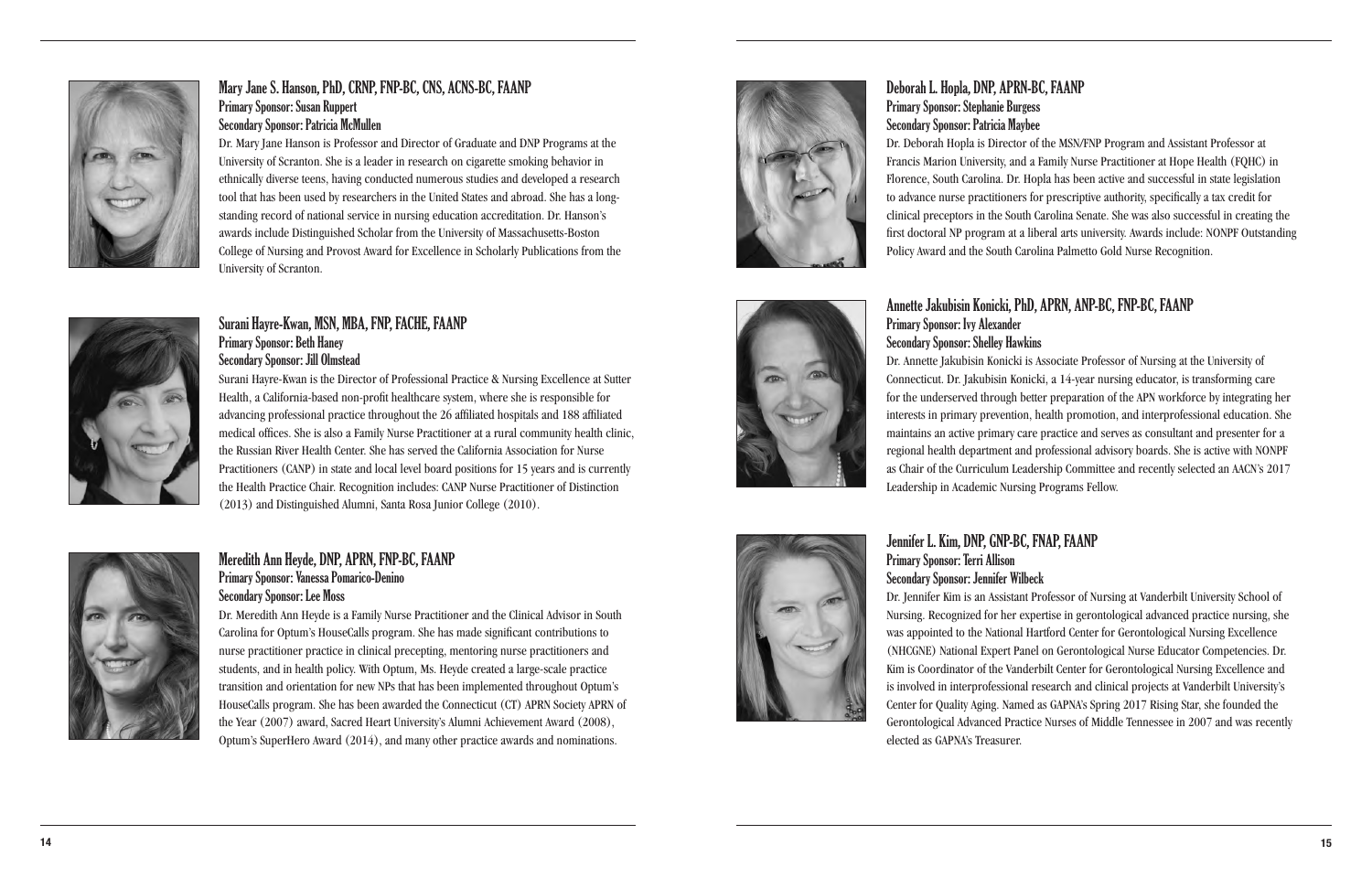# Alicia LePard, MSN, MBA, APRN, ACNP-BC, ENP-C, FNP-BC, GNP-BC, FAANP

Primary Sponsor: Maria Kidner Secondary Sponsor: Mary Behrens Alicia LePard owns her own practice, High Desert Healthcare, a family and urgent-care practice with exceptional chronic disease management. She is a preceptor providing a unique experience of patient care, billing, and clinic functions concurrent with an introspective journey to professional identity. Ms. LePard is Wyoming's leading Diabetic educator consultant and has been involved with the National Disaster Medical Systems for over a decade, providing critical leadership and care during crises. She speaks at local, state, and national events, serves on multiple boards, and continues to receive leadership awards.



# Denise D. Lucas, PhD, FNP-BC, CRNP, FAANP

Primary Sponsor: Lenore Resick Secondary Sponsor: Marie Brown Dr. Denise Lucas is Chair of the Advanced Practice Programs at Duquesne University. While volunteering her time serving as a preceptor and clinician at a free clinic, Dr. Lucas developed an exemplar model of care for underserved populations in rural Appalachia. Her leadership in NP education resulted in the creation of clinically relevant curricula focused on population health and clinical reasoning. Dr. Lucas received the West Virginia State award for excellence in 2010, the Rita Carty Faculty Leadership award in 2013, and is a member of the 3rd cohort of the National Organization of Nurse Practitioner Faculties Leadership groups.



# Paula McCauley, DNP APRN ACNP-BC, FAANP

Primary Sponsor: Joy Elwell Secondary Sponsor: Millicent Malcolm Dr. Paula McCauley is Associate Professor and Director of the Adult-Gero Acute Care Nurse Practitioner Track at the University of Connecticut. Her interests and scholarship include advancing Acute and Critical Care nursing and Interprofessional Education (IPE). Through her leadership, she successfully integrated innovative educational methodologies and continuously updated evidence-based practice inquiry by students. Dr. McCauley helped to promote the Interprofessional Collaborative Practice competencies, which prepare for and sustain the work of interprofessional teams to improve current and future health care outcomes. She maintains leadership on the University's Committee on Excellence in IPE and has previously served as the Associate Dean for Academic Affairs.



# Taynin Kopanos, DNP, APRN, FNP-C, FAANP Primary Sponsor: Jan Towers Secondary Sponsor: Maria Kidner

Dr. Tay Kopanos is the Vice President of State Government Affairs for the American Association of Nurse Practitioners, overseeing national scope state legislative and regulatory affairs for AANP. Through written testimony, legislative language, and a defensive and offensive strategy, she and her team have helped finalize over 100 pieces of legislation to the benefit of patients and nurse practitioners. Dr. Kopanos draws on over two decades of primary and urgent care clinical experience in her work with regulators to inform public health policy.



# Beverly A. Lang, MScN, RN, ANP-BC, FAANP Primary Sponsor: Janet Selway

Secondary Sponsor: Shannon Idzik Beverly Lang is the Executive Director for the Nurse Practitioner Association of Maryland,

Inc. (NPAM) and provides after hours NP care in a group practice. Her leadership significantly contributed to the achievement of NP full practice authority in Maryland. As part of the first AANP Future Leaders program, she developed a NPAM recruitment strategy that resulted in a 30% growth in membership. Ms. Lang is a Professor Emeritus at Howard Community College, a member of the Editorial Board for The Maryland Nurse, the Maryland Nurses Association Convention Planning Committee, and Practice & Education Committee. She volunteers with the Maryland Medical Reserve Corp.



## Robin Lawson, DNP, CRNP, ACNP-BC, NP-C, FAANP Primary Sponsor: Thomas Barkley Jr Secondary Sponsor: Haley Hoy

Dr. Robin Lawson is the Senior Associate Dean for Academic Programs and Director of the NP Program at the University of Alabama. As a pioneer in unique NP education, she created the first BSN-DNP Advanced Emergency Nursing FNP/AGACNP Program in the country and currently directs an innovative FNP/PMHNP Program for rural populations. She is an active member of the Alabama Board of Nursing Collaborative Practice Advisory Council. Recognition of her outstanding commitment to NP practice includes an AANP State Award for Excellence in NP Clinical Practice and Nurse Practitioner Alliance of Alabama Outstanding State NP Award.

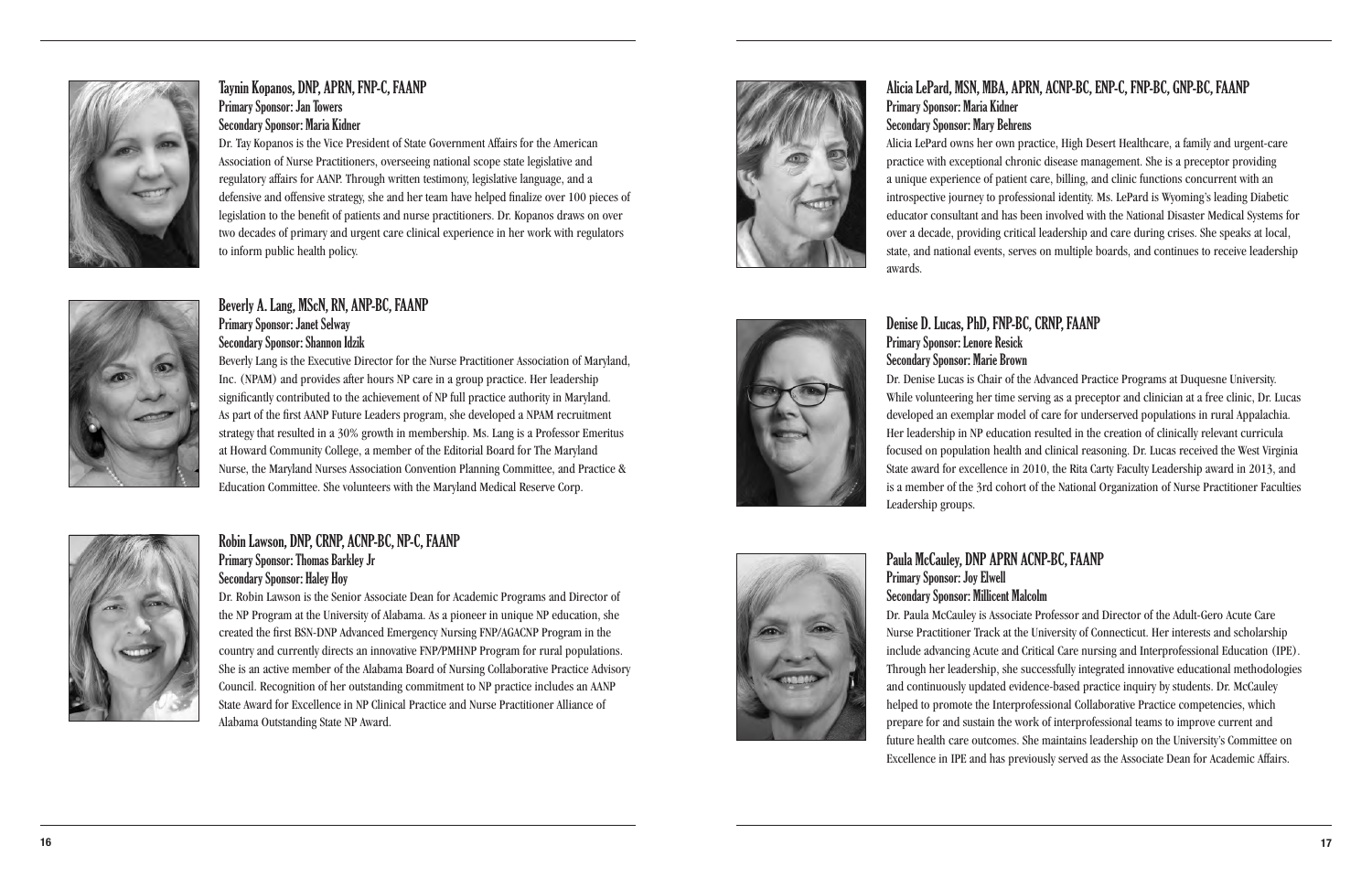Jessica L. Peck, DNP, APRN, CPNP-PC, CNE, CNL, FAANP Primary Sponsor: Susan Van Cleve Secondary Sponsor: Mary Chesney Dr. Jessica Peck is an Associate Professor at Texas A&M University Corpus Christi and expert Pediatric Nurse Practitioner with outstanding professional organization leadership at the local, state and national level. She drives innovative, visionary leadership, developing NP-led inclusive and diverse interprofessional teams to produce impactful outcomes of quality health care, particularly for vulnerable populations. Dr. Peck currently serves as the Chair of the National Association of Pediatric Nurse Practitioners' (NAPNAP) Alliance for Care Coordination of Children in Human Trafficking and the impactful foundation NAPNAP Partners for Vulnerable Youth. She is the recipient of numerous state and national awards.

# Danielle Howa Pendergrass, DNP, APRN, WHNP-BC, FAANP Primary Sponsor: Lee Moss Secondary Sponsor: Kahlil Demonbreun

Dr. Danielle Pendergrass owns Eastern Utah Women's Health where she offers services to over 20,000 underserved women. She has made a substantial impact in advancing nurse practitioner practice by removing policy and payment barriers and aligning the goals and initiatives of AANP with other agencies. Dr. Pendergrass is one of twenty nurses named a Breakthrough Leader in Nursing by the Future of Nursing: Campaign for Action in 2014. In addition, she received the Utah Nurse Practitioners State Award for Excellence in Leadership (2013), AANPs State Award for Excellence (2015), and Nurse Practitioners in Women's Health Inspirations Award in Policy (2015).



George Byron Peraza-Smith, DNP, APRN, GNP-BC, AGPCNP-C, GS-C, CNE, FAANP Primary Sponsor: Renee McLeod Secondary Sponsor: Kathleen McCoy Dr. George Peraza-Smith is the Associate Dean of Academic Affairs and Director of the MSN Programs at United States University. He has been a gerontological nurse practitioner for over 18 years and has an active clinical practice with underserved older adults residing in the community and long-term care. Dr. Peraza-Smith has disseminated both clinical and academic gerontological nursing experiences in publications and presentations. Serving on an expert panel on Gerontological Specialist Proficiencies, he was one of seven recognized experts who authored the Gerontological Advanced Practice Nurses Association (GAPNA) Consensus Statements on Proficiencies for the APRN Gerontological Specialist. He enjoys his role as an energetic, enthusiastic educator mentoring the next generations of innovative, tech-savvy nurse practitioners.





# Teena Minton McGuinness, PhD, CRNP, FAAN, FAANP Primary Sponsor: Susanne Fogger Secondary Sponsor: Wailua Brandman

Dr. Teena McGuinness is a Psychiatric Nurse Practitioner and Professor at the University of Alabama at Birmingham who leads the interprofessional education of nurse practitioners in addressing the complex mental health needs of veterans. Since 2000, she has spearheaded nurse practitioner initiatives resulting in funding of approximately \$5 million dollars. This effort has supported the education of more than 300 psychiatric nurse practitioners, which has decreased the mental health professional shortage in the rural Deep South. Dr. McGuinness is a Fellow of the American Academy of Nursing.



# Susan Mullaney, DNP, APRN, GNP-BC, FAANP Primary Sponsor: Evelyn Duffy

Secondary Sponsor: Karen Devereaux Melillo Dr. Susan Mullaney is the Vice President of the Center for Clinician Advancement at

UnitedHealth Group. She currently leads the Advanced Practice Clinician Council within UnitedHealth Group, advocating for legislative advances, and chairs the Health Affairs Committee of the Gerontological Advanced Practice Nurses Association (GAPNA). Dr. Mullaney's clinical and leadership roles have centered on geriatrics and advancing the role of nurse practitioners over her 23 years as a geriatric nurse practitioner. Through her leadership, older adults in nursing homes received enhanced primary and preventive care reducing hospitalizations by more than 60 percent. Dr. Mullaney has been recognized most recently by GAPNA as a 2017 Excellence in Leadership Award winner and as the 2015 Leadership in Nursing Fellowship Award winner for UnitedHealth Group.



# Julianne Ossege, PhD, FNP-BC, FNAP, FAANP Primary Sponsor: Sharon Lock Secondary Sponsor: Elizabeth Partin

Dr. Julianne Ossege is an Associate Professor at the University of Kentucky and has been a nurse practitioner advocate and educator in Kentucky for 25 years. She is a long-time leader in the Kentucky Coalition of Nurse Practitioners and Nurse Midwives where she participated in successful legislative efforts to remove practice barriers, including the removal of the collaborative agreement for non-scheduled prescriptive authority. Her awards include: Teaching Excellence Award and TRUE BLUE Award from the University of Kentucky College of Nursing. Dr. Ossege was inducted as a Distinguished Fellow, Practitioner, National Academies of Practice, Nursing Academy, in 2017.

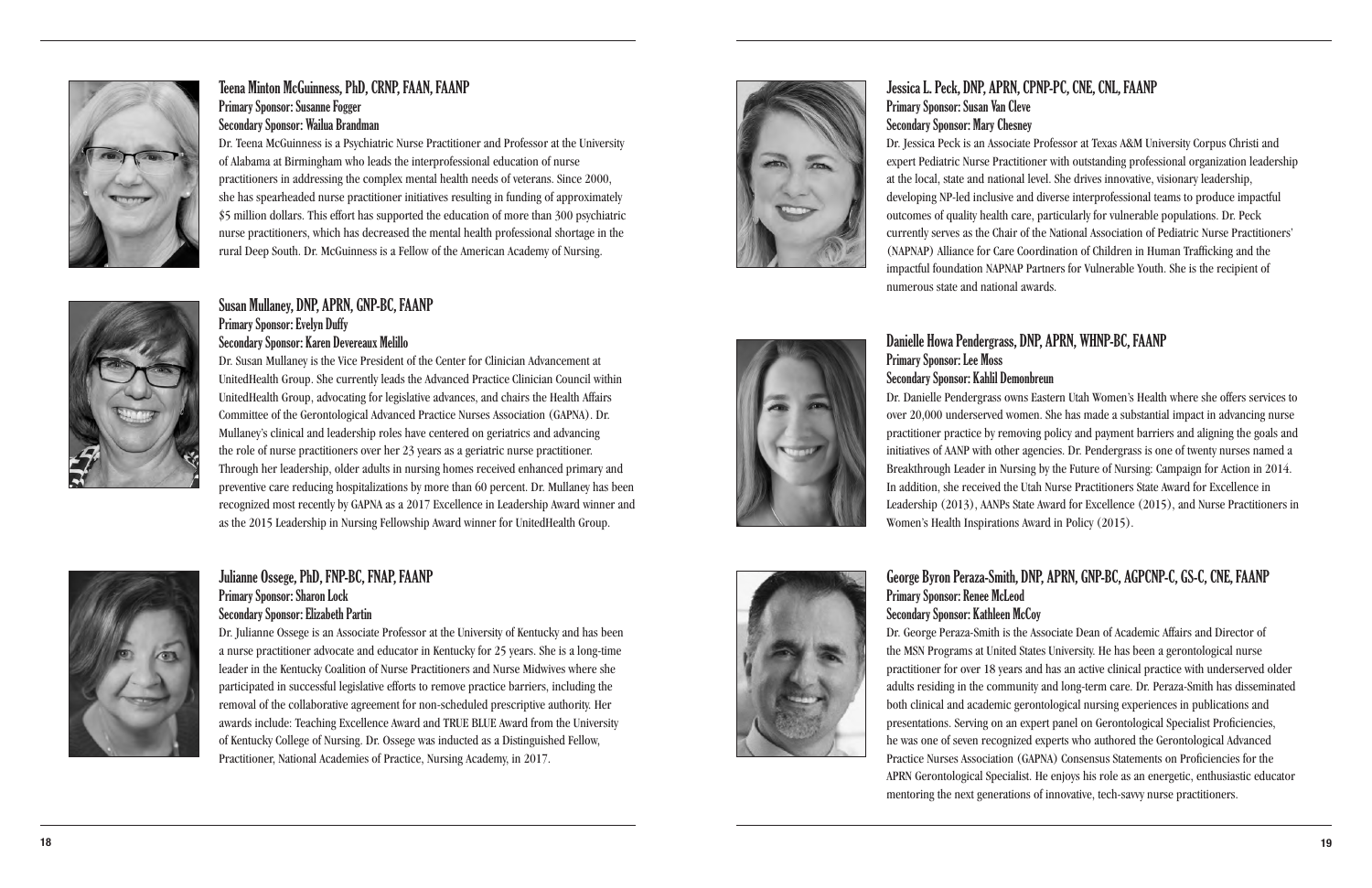# Imelda Reyes, DNP, MPH, CPNP-PC, FNP-BC, FAANP

Primary Sponsor: Tami Thomas Secondary Sponsor: Suzanne Staebler

Dr. Imelda Reyes is Clinical Associate Professor and Coordinator for both primary and acute care PNP programs at Emory University's Nell Hodgson Woodruff School of Nursing, where she is an expert in evidence-based education, practice teaching strategies, and childhood obesity. She is known to incorporate data and technology to inform and improve her practice and teaching and is recognized for her development and implementation of robust and innovative evaluation approaches for nurse practitioner students. A dual-certified pediatric and family nurse practitioner, Dr. Reyes practices as a PNP with Children's Healthcare of Atlanta. She is a veteran of the Navy and served for five years with her last position as Chief Financial Officer for Naval Hospital Cherry Point.

# Kathleen Stewart Rhodes, DNP, FNP-C, FAANP Primary Sponsor: Natalie Baker Secondary Sponsor: Lori Lioce

Dr. Kathleen Rhodes is a Family Nurse Practitioner provider and Director of a NP-managed student health clinic. Her practice includes providing care to more than 9,000 college students from 80 countries. Under her leadership, she created and disseminated university-wide policies aimed at health prevention and disease management for a diverse student population, including the integration of the clinic's first EMR. Dr. Rhodes has been active in local, state and national organizations throughout her NP career. She is a member of North Alabama NP Association, NP Alliance of Alabama, and AANP. She currently serves as Alabama's AANP State Representative and the Alabama Board of Nursing appointed her to the Joint Committee that regulates NP practice.



# Amy Roberts, PhD, RN, FNP-BC, FAANP Primary Sponsor: Amelie Hollier Secondary Sponsor: Sandra Petersen

Dr. Amy Roberts is Director of the APRN program at the University of Texas at Tyler. She is also an international leader in education and clinical practice. For 16 years, Dr. Roberts has provided healthcare to populations in Africa and the Middle East. Her clinical expertise and servant heart prompted her to develop education seminars for volunteer RNs and NPs in these areas, and this training has reduced morbidity and mortality rates. One highlight of this work is Dr. Roberts' collaboration with local nurses to develop an alternative to female genital mutilation that has been accepted by many tribes.



## Edward L. Poindexter, MSN, APRN, FNP-BC, FAANP Primary Sponsor: James Dickens Secondary Sponsor: Susan Orsega

Captain Edward Poindexter is the Chief of Health Operations for ICE Health Service Corps, Department of Homeland Security, where he leads health policy, clinical practice, and administration. He leads and mentors three Regional Health Services Administrators (HSA), 48 HSAs, and has oversight of 21 health clinics nationwide. Captain Poindexter was awarded the Hubert Humphrey Award for recognition of outstanding achievements that contribute to the improvement of the health and quality of the nation. He received the CMS Administrators Award for the execution of a major initiative for exceptional operational excellence, perseverance, teamwork, and creativity.

Louise Reagan, PhD, APRN, ANP-BC, FAANP

Primary Sponsor: Millicent Malcolm Secondary Sponsor: Ivy Alexander

Dr. Louise Reagan is an Assistant Professor for The University of Connecticut's NP program. She integrated the first IPE and simulation into the curriculum and

presented nationally on both topics. Dr. Reagan's clinical practice stimulated research in self-care management (SCM) for vulnerable populations with diabetes. She received an American Nurses Foundation grant to test a Diabetes Survival Skills intervention for incarcerated persons transitioning to the community. She completed an NYU postdoctoral fellowship, and in 2016 was designated a scholar at the Academic Consortium for Criminal Justice Health. Dr. Reagan was the first NP in the American



Diabetes Association Focus on Fellows program.

# Elizabeth K. Rende, DNP, APRN, CPNP-PC, PMHS-BC, FAANP Primary Sponsor: Anne Derouin Secondary Sponsor: Katherine Pereira

Dr. Liz Rende is a Pediatric Nurse Practitioner and the primary provider in the Duke Pediatric Headache Clinic for the past 16 years. Dr. Rende completed a Post-Graduate Certificate in Pediatric Acute Care and a DNP, with an innovative capstone project: A Migraine Action Plan (MAP) ©. The MAP has been replicated across the country, to facilitate prompt treatment of a child's headaches. Dr. Rende is an experienced educator and nursing faculty member and has received the Duke School of Nursing Faculty Clinical Practice Award and the Innovative Practice Award from the Association of Child Neurology Nurses.

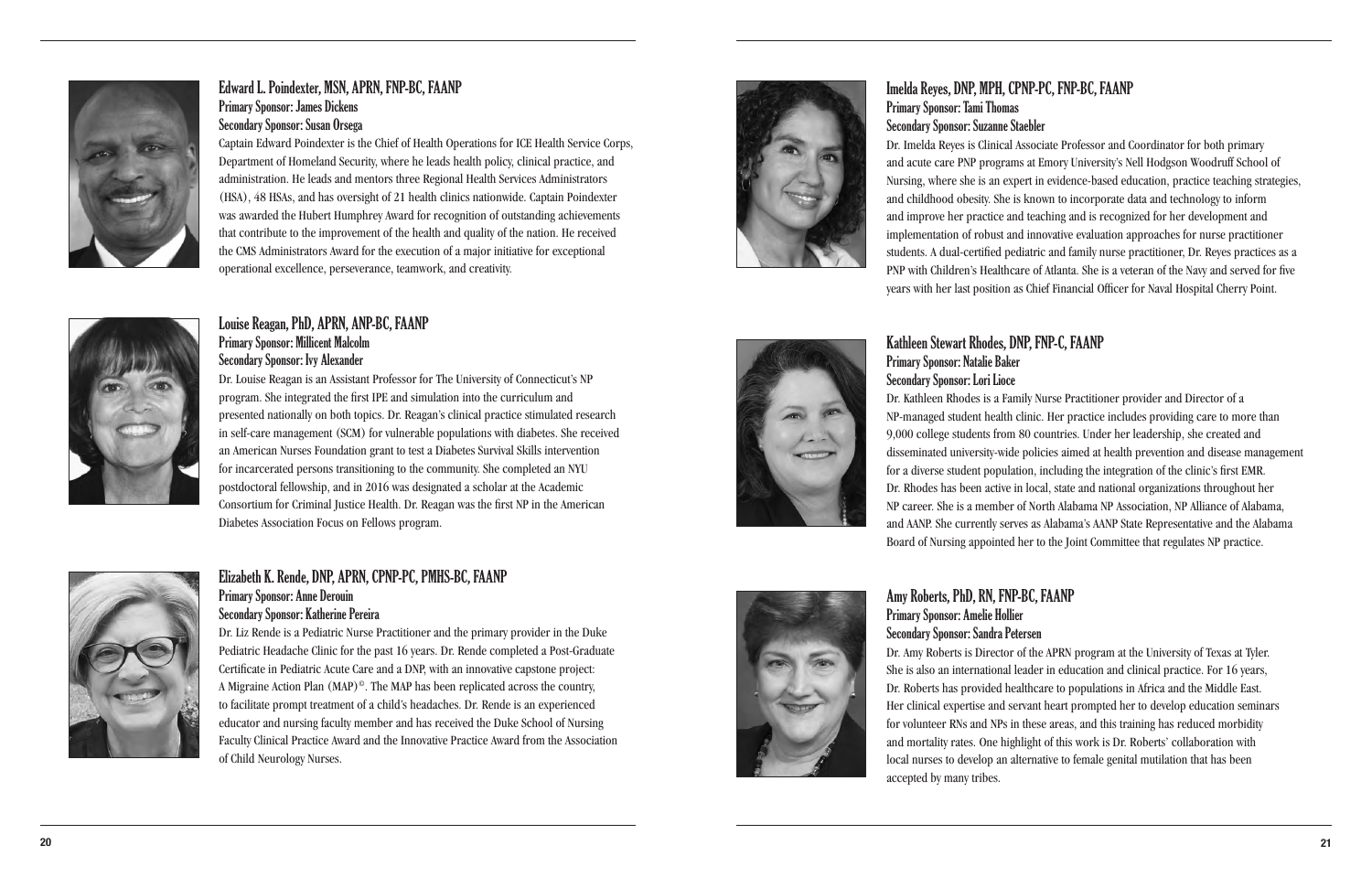Laura Searcy, MN, RN, APRN, PPCNP-BC, FAANP Primary Sponsor: Carol Savrin Secondary Sponsor: Terea Giannetta Laura Searcy is the Immediate Past President of the National Association of Pediatric Nurse Practitioners (NAPNAP) and a Pediatric Nurse Practitioner serving newborns in Marietta, Georgia. She is a past chair of NAPNAP's Health Policy Committee and co-founder of the Georgia Coalition of Advanced Practice Registered Nurses. Ms. Searcy served three terms as an elected school board member and has served on several non-profit boards. She received the 2014 AANP Nurse Practitioner State Award for Excellence for Georgia. Ms. Searcy is an experienced public speaker, presenting to diverse local, state, national, and international audiences.

# Elizabeth Dorothy Sloand, PhD, RN, PNP-BC, FAAN, FAANP





Dr. Elizabeth Sloand is an Associate Professor and Department Chair at the Johns Hopkins University School of Nursing. She is a certified Pediatric Nurse Practitioner dedicated to caring for children and families in vulnerable circumstances, both domestically and internationally. Dr. Sloand maintains a clinical practice in an underserved urban area and regularly serves in Haiti as a nurse researcher, educator, and clinician. She has published numerous articles and book chapters and is co-editor of a leading PNP Certification Review Book. Her recent publications and presentations are focused on research regarding adolescents with asthma and care for immigrant families.

Mary Alison Smania, DNP, FNP-BC, AGN-BC, FAANP Primary Sponsor: Katherine Dontje Secondary Sponsor: Anne Thomas Dr. Mary Smania is an Assistant Professor at Michigan State University College of Nursing. A Family Nurse Practitioner and Advanced Genetics Nurse, she designed and implemented a grant-funded program to reach out to the underserved, providing breast care to over 165 women who would not have otherwise received care. Dr. Smania provided additional care by designing a cancer survivorship program focused on mindfulness, healthy food, and genetic risk. She also initiated integration of genomic content into the nurse practitioner curricula, formalized genomic content throughout the college and implemented a faculty development program in genomics. Dr. Smania was awarded the Graduate Faculty Excellence Award in 2016 and the Nurse Practitioner of the Year Award for Michigan in 2015.



# Lisa R. Roberts, DrPH, MSN, RN, FNP-BC, CHES, FAANP Primary Sponsor: Rodney Hicks Secondary Sponsor: Rosemary Goodyear

Dr. Lisa Roberts is Research Director and Associate Professor at Loma Linda University School of Nursing, with a secondary appointment at the School of Behavioral Health. Her research addresses vulnerable populations and she draws upon these experiences and her clinical practice while teaching and mentoring. She strives to influence nursing and behavioral health scholars to work towards reducing health disparities. Dr. Roberts was awarded a \$2 million HRSA grant to increase the school's NP program academicpractice partnerships to train students to work with interprofessional teams caring for medically underserved populations burdened by health disparities.

## Kelly D. Rosenberger, DNP, APRN, CNM, WHNP-BC, FAANP Primary Sponsor: Richard McLaughlin Secondary Sponsor: Susan Corbridge

Dr. Kelly Rosenberger is a Clinical Assistant Professor and Director of the RNURSING program at the University of Illinois at Chicago (UIC). She also maintains a practice at UIC's Family Health Center focusing on meeting the needs of underserved/uninsured communities utilizing a patient-centered model of care that combines teamwork and information technology to improve patient care/experience while reducing costs, earning the highest national recognition. Dr. Rosenberger's work includes: development of innovative interprofessional educational models, advancing rural APRN practice and serving the needs of underserved/uninsured populations. She is recognized as a visionary leader, passionate practitioner, devoted educator and supportive mentor.



# Gretchen Schumacher, PhD, GNP-BC, FNP, NP-C, FAANP Primary Sponsor: Joanne Pohl

## Secondary Sponsor: Penny Kaye Jensen

Dr. Gretchen Schumacher is the Region 5 Director for the American Association of Nurse Practitioners. She owns and is the chief nurse practitioner of Elder Care of West Michigan, a NP-owned corporation providing high quality gerontology care to home-bound older adults and assisted living residents. She has been a powerful driver for NP professional advocacy in Michigan, and she was awarded the 2016 AANP State Award for Excellence for her advocacy efforts. Commissioned by the Governor of Michigan, Dr. Schumacher serves as the only nurse on the Commission for Opioid and Prescription Drug Abuse. She is passionate about bringing up the next generation of NPs, with service as a program leader and a strong record of presentation, publication and funding for curricular innovations.

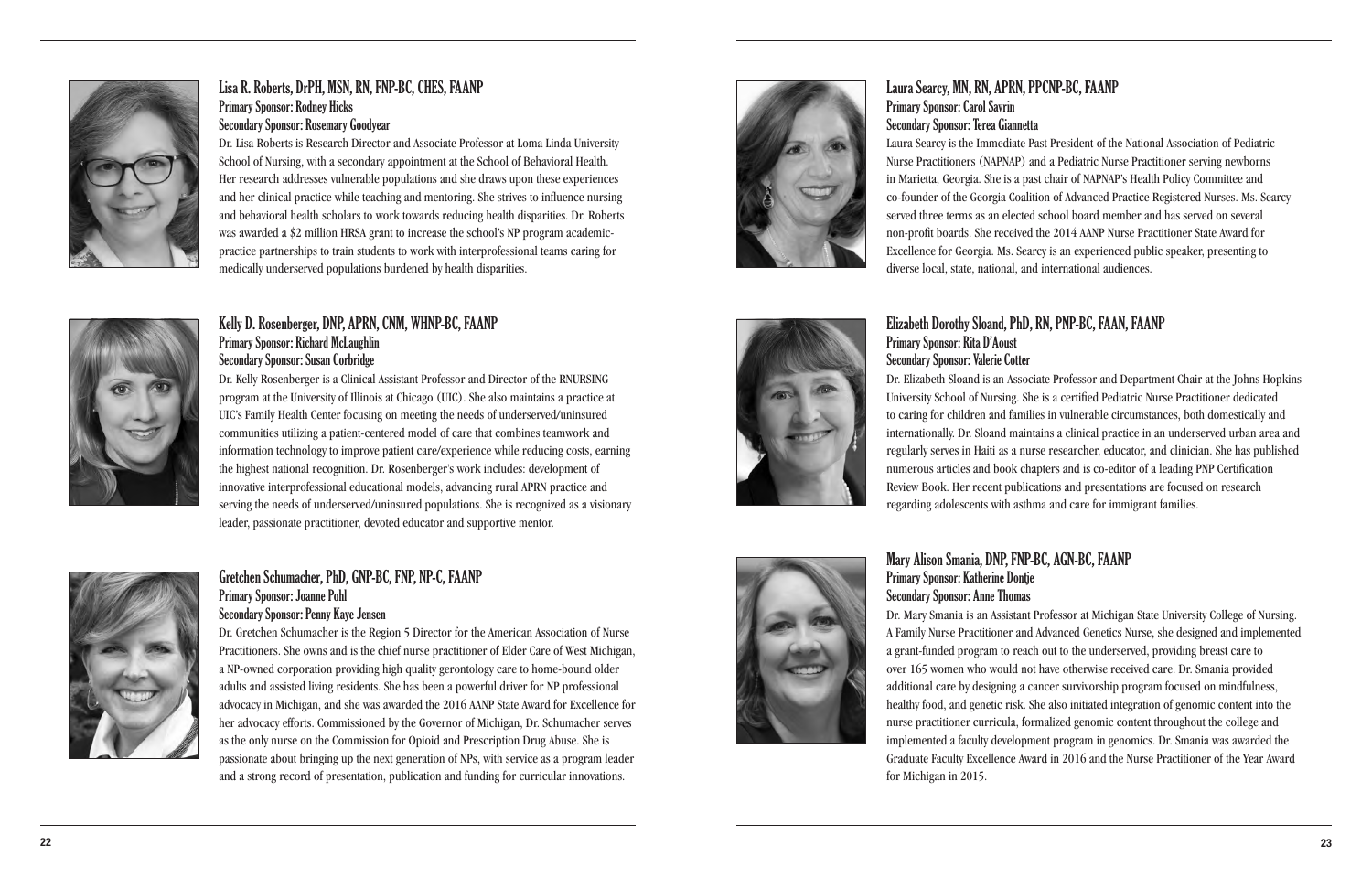Charlotte Thrall, DNP, FNP-C, RN, FAANP Primary Sponsor: Donna Velasquez Secondary Sponsor: Carol Moffett Dr. Charlotte Thrall is Clinical Assistant Professor and Coordinator of the Family Nurse Practitioner Program at Arizona State University. Dr. Thrall has a passion for improving health and well-being for underserved populations, with care delivered and taught in creative ways. She is founder and President of Community Health Outreach, a non-profit organization whose interventions have included HopeFest Phoenix, a direct care event that provides multi-level services and follow-up to 25,000 individuals annually. She is the recipient of the 2014 Phoenix Business Journal Healthcare Hero Award, and the 2016 ASU Alumni of the Year Award.

# Colleen Walsh-Irwin, DNP, RN, ANP-BC, AACC, FAANP Primary Sponsor: Margaret Bowers Secondary Sponsor: Maria Colandrea for NPs in the VA. She has spoken locally and nationally and is well published. Award for Nursing Excellence.



Dr. Colleen Walsh-Irwin is an Adult Nurse Practitioner in cardiology for the Department of Veterans Affairs (VA). She has developed cardiac guidelines for the VA that have been implemented nationally across the VA healthcare system. Dr. Walsh-Irwin has been involved in the implementation of full practice authority and increasing productivity Dr. Walsh-Irwin has been the recipient of numerous awards including Nurse Practitioner of the Year for the New York State NP Association of Long Island and the VA Secretary's

Linda Washington-Brown, PhD, EJD, ARNP-C, FAANP Primary Sponsor: Julie Koch Secondary Sponsor: Phyllis Morgan Dr. Linda Washington-Brown is the owner and Director of Xspurt Provider Services and an adjunct faculty at Saint Thomas University Graduate School of Nursing. She has exemplified clinical excellence, community involvement, administrative oversight and international collaborative relationships while focusing on reducing healthcare disparities at home and abroad. Dr. Washington-Brown implemented system-wide changes in immunization practices in NP-led clinics that led to a five-fold increase in vaccination rates among the homeless population. She is a national leader, consensus builder and role model for other APNs. Dr. Washington-Brown has received numerous local, state and national awards for excellence in leadership, education and clinical practice.





# Mary Atkinson Smith, DNP, FNP-BC, FNAP, FAANP Primary Sponsor: Susan VanBeuge Secondary Sponsor: Johnnie Wijewardane

Dr. Mary Atkinson Smith is a board certified Orthopaedic Nurse Practitioner with Starkville Orthopedic Clinic where she is also a first assistant in surgery. She is an Associate Professor of nursing at Olivet Nazarene University where she teaches family NP students and graduate nursing leadership students. Dr. Smith is currently involved in the development of federal policy that supports the inclusion of NPs as independent clinicians in payment model reform. She also supports specialty NP practice that promotes quality and competency in orthopaedics. Dr. Smith is a distinguished Public Policy Fellow of the Nursing Academy of the National Academies of Practice.



# Rhayun Song, PhD, FNP, FAANP Primary Sponsor: Ok Chon Allison Secondary Sponsor: Margaret Fitzgerald

Dr. Rhayun Song is a Professor and Director of Critical Care of the NP program at Chungnam National University in Daejeon, Korea. She served as Director of a special committee on NP core competency development in 2015 and has been appointed by the Korean Accreditation Board of Nursing Education to help with item development for the NP certification exam. Dr. Song is active in curriculum development for the critical care NP program and in conducting government-funded research to provide scientific evidence on the benefits of Tai Chi to the chronic disease population, through randomized clinical trials and meta-analysis.



# Kate Sustersic-Gawlik, DNP, RN, APRN-CNP, FAANP Primary Sponsor: Bernadette Melnyk Secondary Sponsor: Marjorie Vogt

Dr. Kate Sustersic-Gawlik is an Assistant Professor at The Ohio State University. An Adult and Family Nurse Practitioner, her expertise is in the cardiovascular population and preventative health. Dr. Sustersic-Gawlik has been working with the national Million Hearts initiative for five years and designed an educational module that has led to the screening and education of over 58,000 people nationwide. She serves as the Project Manager for the Million Hearts® initiatives at OSU's College of Nursing. Dr. Sustersic-Gawlik was awarded the 2013 Outstanding Faculty Award and the 2017 Outstanding Leadership/Transformer Award.

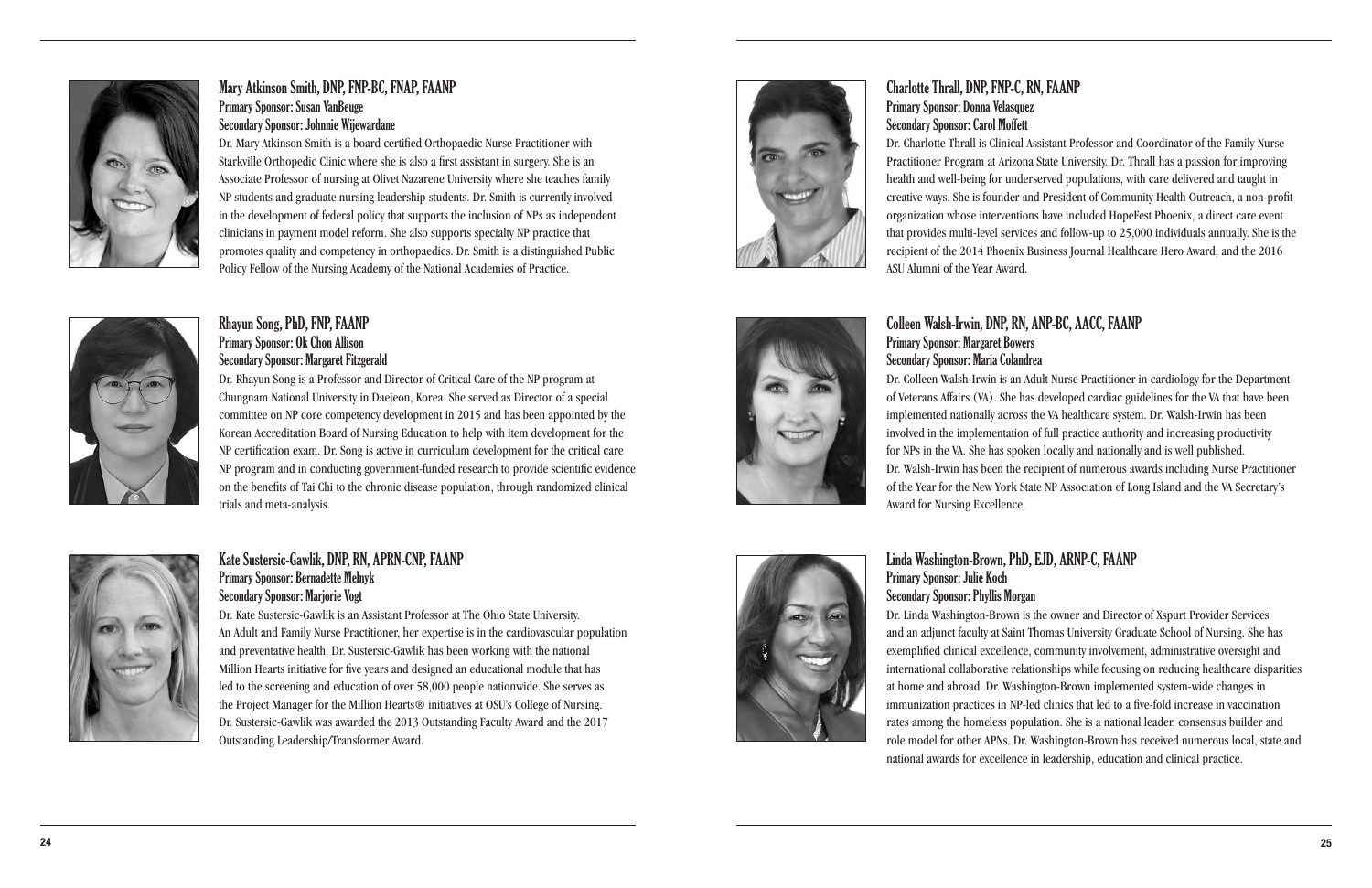Melody R. Wilkinson, DNP, APRN, FNP, FAANP Primary Sponsor: Nick Burnett Secondary Sponsor: Kathryn Ellis Dr. Melody Wilkinson is an Assistant Professor and Director of the FNP Program at Georgetown University School of Nursing & Health Studies. Her passion for NP practice and education is evidenced by her commitment to excellence and service to others. Dr. Wilkinson leads a national FNP program where nearly 30% of graduates work in underserved heath care settings. She ensures access to high quality HIV healthcare to underserved patients and has partnered with community-based programs to create sustainable models of health care delivery. She received the American Colleges of Nursing Novice Clinical Faculty Teaching Award in 2015.



# Megan McNamara Williams, DNP, FNP-C, FAANP

# Primary Sponsor: Allen Prettyman

# Secondary Sponsor: Veronica Wilbur

Dr. Megan Williams is the Executive Director of Population Health at Beebe Healthcare and is responsible for providing leadership and coordination for their Population Health programs. In 2011, Dr. Williams developed and disseminated a Nurse Practitioner-led care model which has demonstrated sustainable reduction in healthcare utilization and improved transition skills and quality of life. As an APRN leader and innovator, Dr. Williams played a key role in the successful passage of the Consensus Model legislation in Delaware in 2015. She received the Jefferson University Susan Ryan Award in 2014 and the AANP award for Nurse Practitioner Excellence in 2016.

Edward E. Yackel, DNP, RN, FNP-C, FAANP Primary Sponsor: Leilani Siaki Secondary Sponsor: Brad Franklin Colonel Edward E. Yackel is a Family Nurse Practitioner with over 28 years of clinical, operational experience, and leadership. As Director of the Army Patient Safety Program and Family Nurse Practitioner Consultant to the Army Surgeon General and Army Nurse Corps Commanding General, he spearheaded system-wide changes, opening practice opportunities previously closed to Army Nurse Practitioners. An accomplished clinician, Dr. Yackel is the recipient of the Army's 9A (expert) designator, a member of the Order of Military Medical Merit, and has received 21 awards and decorations for his

service to the nation.



# Linda Marie Watkins, DNP, APRN, FNP-C, FAANP Primary Sponsor: Johnnie Wijewardane Secondary Sponsor: Patricia Pearce

Dr. Linda M. Watkins is an Emergency Department clinician at the Jackson VA-Medical Center. Dr. Watkins, an AANP-member since 1998 and three-term elected AANP State Representative, empowers NPs on state and national levels to advance quality healthcare through practice, education, advocacy, research, and leadership. Her patient-safety and continuity of care project remains in use in the VA system and was accepted into the Institute of Innovation. Dr. Watkins has received the NP of the Year Award, VA-Hero-Award, and recognition from the Secretary of the VA for excellence in practice and performing above and beyond the expectations of required normal job duties.

## Georgann V. Weissman, DNP, GNP-BC, CNE, FAANP Primary Sponsor: Christopher Saslo Secondary Sponsor: Debra Hain

Dr. Georgann Weissman is Core DNP Faculty at Capella University. She has been instrumental in creating policy to change practice for the NP role in Hong Kong. For the past 16 years students have been able to visit with NP colleagues at their practice sites observing their autonomy and collegiality, resulting in 31 Master's prepared nurses visiting and learning from NPs in the US. As an invited lecturer to Hong Kong, she facilitated didactic content specific to US Health Care Policy and its impact on the NP practice. Dr. Weissman received Outstanding Teacher Recognition (2008 – 2011) and the Stephen Shank Award for Teaching Learning Excellence in 2013 and 2015.



# Karen J. Whitt, PhD, AGN-BC, FNP-C, FAANP Primary Sponsor: Christine Pintz Secondary Sponsor: Ann Maradiegue

Dr. Karen Whitt is an Associate Professor at the George Washington University School of Nursing and a certified Family Nurse Practitioner and Advanced Genetics Nurse. With her expertise in genomics and informatics, she serves on the Standard Setting Panel for the American Nurses Credentialing Center Board Certification in Genetics. Dr. Whitt's research focuses on the application of genomics and informatics in clinical practice. She conducted research with NIH Baltimore Longitudinal Study of Aging and the Office of the National Coordinator of Health Information Technology to evaluate the genomic basis of osteoporosis. In 2009, Dr. Whitt was selected as an NIH Faculty Champion in Genetics.

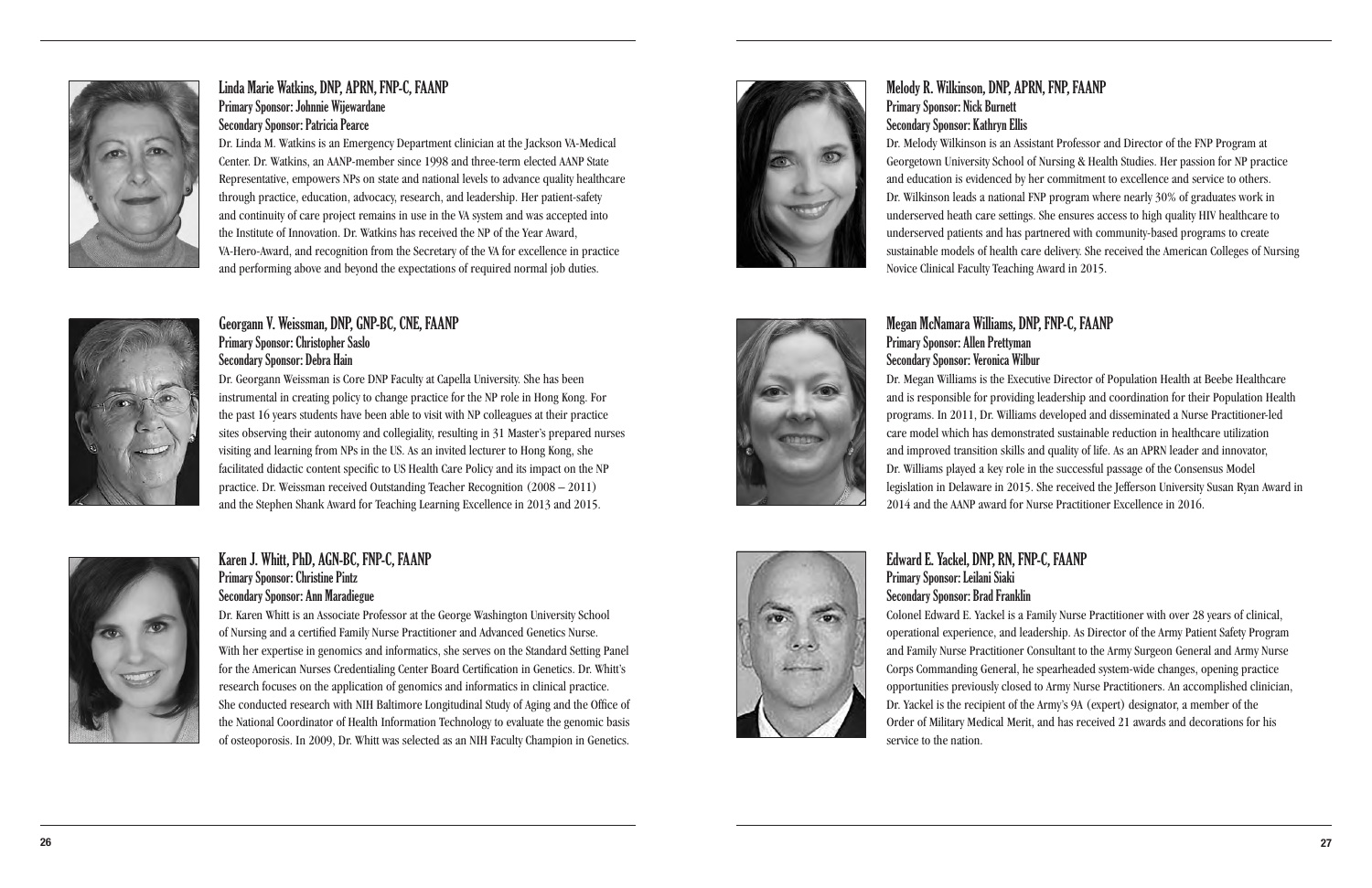# Lisa Braun, APRN-BC, FNP, PhD, MBA, JD, FAANP 2011<br>Lynne Braun, PhD, CNP, FAAN, FAANP 2014

Michael Ackerman, DNS, RN, APRN-BC, FCCM, FNAP, FAANP 2006 Susan Adams, PhD, APRN, PMHNP, FAANP 2008 Phyllis Adams, EdD, RN, NP-C, FNP-BC, FAANP, FNAP 2014 Gale Adcock, MSN, RN, FNP-BC, FAANP 2011 Julie Adkins, DNP, APRN, FNP-BC, FAANP 2015 Jean Aertker, DNP, ARNP-BC, COHN-s, FAANP 2009 Janice Agazio, PhD, RN, CRNP, FAANP, FAAN 2013 Lucie Janelle Agosta, PhD, RNC, ANP-BC, FNP-BC, FAANP 2015 Nanette Alexander, DNP, APRN, ANP-BC, FAANP 2015 Ivy Alexander, PhD, APRN, ANP-BC, FAAN, FAANP 2015 Terri Lynn Allison, DNP, ACNP-BC, FAANP 2014 Ok Chon Allison, PhD, MSN, ANP-BC, CDE, FAANP 2004 Patricia Alpert, DrPH, MSN, APRN-BC, FNP, PNP, FAANP 2005 Maria Alvarez Amaya, PhD, WHNP-BC, FAANP 2011 Jane Anderson, PhD, RN, APRN, FNP-BC, FAANP 2016 Victoria Lynn Anderson, MSN, CRNP, FAANP 2017 Patti McCluskey Andre, DNP, RN, FNP-BC, AGACNP-BC, CCNS, FAANP 2017 Susan Apold, PhD, ANP-BC, FAAN, FAANP 2014 Susan Jayne Appel, PhD, ACNP-BC, FNP-BC, CCRN, FAHA, FAANP 2016 Robin Arends, DNP, CNP, FNP-BC, FAANP 2017 Terri Sue Armstrong, PhD, RN, ANP-BC, FAANP 2009 Traci Arney, MSN, NP-C, AE-C, FAANP 2009 Mary Aruda, PhD, PNP-BC, FNP-C, FAANP 2011 Cathy Arvidson, PhD, FNP-BC, FAANP 2010 Ponrathi Rosalind Athilingam, PhD, RN, ACNP, MCH, FAANP 2012 Tammy Austin-Ketch, PhD, FNP-BC, FAANP 2010 Linnea Axman, DrPH, MSN, FNP-BC, FAANP 2005 Deanna Babb, DNP FNP BC FAANP 2014 Louann Bailey, DNP, APRN, FAANP 2011 Natalie Baker, DNP, CRNP, FAANP 2017 Debra Bakerjian, PhD, APRN, FAAN, FAANP 2013 Kathy Hebert Baldridge, DNP, APRN, FNP-BC, FAANP 2017 Nancy Balkon, PhD, RN, ANP-C, APRN-CS, FAANP 2009 Kevin Ballard, DNP, FNP, FAANP 2014 Jennifer Ballard-Hernandez, DNP, FNP-BC, GNP-BC, AGACNP-BC, CVNP-BC, CCRN, AACC, FAHA, FAANP 2016 Cheri Barber, DNP, RN, PPCNP-BC, FAANP 2016 Elizabeth Barker, PhD, APRN-BC, FACHE, FAANP, FNAP, FAAN 2001

Thomas Barkley, PhD, ACNP-BC, ANP, FAANP 2011 Debra Barksdale, PhD, FNP-BC, CNE, FAANP, FAAN, ANEF 2007 Mary Lee Barron, PhD, APRN, FNP-BC, FAANP 2014 Darleen Ruth Bartz, PhD, APRN, FNP-BC, FAANP 2016 Lisa Carole Bayhi, DNP, ACNP- BC, FNP-BC, FAANP 2014 Irene Woods Bean, DNP, FNP-BC, FAANP 2016 Michelle Beauchesne, DNSc, CPNP, FAAN, FAANP, FNAP 2007 Claudia Joy Beckwith, MSN, FNP-BC, FAANP 2016 Mary Lynn Behrens, RN, BS, MS, FNP-BC, FAANP 2013 Susan Beidler, PhD, MBE, ARNP, FAANP 2010 Ramona Benkert, PhD, ANP-BC, FAANP 2013 Amanda Bennett, DNP, FNP-C, FAANP 2010 Margaret Rose Benz, MSN(R), APRN, ANP-BC, FAANP 2016 Adrienne Berarducci, PhD, ARNP-BC, FAANP 2010 Judith Berg, PhD, RNC, WHNP, FAAN, FAANP 2003 Brenda Bergman-Evans, PhD, APRN-NP, APRN-CNS, FAANP 2015 Nancy Berman, MSN, ANP-BC, NCMP, FAANP 2015 Barbara Berner, EdD, FNP, ANP, FAANP 2005 Kathy Berra, MSN, ANP-C, FAAN, FAANP 2009 Diane Berry, PhD, ANP-BC, FAANP, FAAN 2012 Mary Bidgood-Wilson, FNP, CNM, FAANP, FACNM 2014 Christopher Wright Blackwell, PhD, ARNP, ANP-BC, AGACNP-BC, CNE, FAANP 2016 Kent Blad, MS, ACNP-C, FNP-C, FCCM, FAANP 2008 Kathryn Blair, PhD, FNP-BC, FAANP 2008 Maureen Bell Boardman, MSN, ARNP, FAANP 2016 Margaret Bobonich, DNP, MSN, FNP-C, DCNP, FAANP 2011 Lorraine Bock, DNP, CRNP, CEN, FAANP 2014 Pamela Jewel Bolton, MS, ACNPC, CCNS, CCRN, PCCN, RN, FAANP 2017 Alice Rose Bonner, APRN-BC, GNP, FAANP 2005 Penelope Bosarge, MSN, RNC, ARNP, FAANP 2008 Shirley Bowens, MPH, MA, CPNP, FAANP 2001 Margaret Bowers, DNP, FNP-BC, AACC, CHSE, FAANP 2014 Michal Boyd, RN, NP, ND, FCNA (NZ), FAANP 2012 Margaret Brackley, PhD, RN, FAAN, FAANP 2010 Wailua Brandman, MSN, APRN, PMHCNS/NP-BC, FAANP 2011 Steven Branham, PhD, RN, ACNP-BC, FNP-BC, CCRN, FAANP 2013 Andrea Brassard, PhD, FNP-BC, FAANP, FAAN 2013 Rose Brault, EdD, ARNP-C, PCRN, FAANP 2009

Lynne Braun, PhD, CNP, FAAN, FAANP 2014 Christell Bray, PhD, RN, FAANP 2002 Mary Brennan, DNP, AGACNP-BC, ANP, RN, FAANP 2015 Eileen Breslin, PhD, RN, FAANP 2003 Melanie Brewer, DNSc, RN, FNP-BC, FAANP 2014 Linda Ann Briggs, DNP, ANP-BC, ACNP-BC, FAANP 2016 Marie Annette Brown, PhD, ARNP, FNP-BC, FAAN, FAANP 2012 Richard Brown, MSN, CRNP, JD, FAANP 2009 Nancy Tkacz Browne, MS, PPCNP-BC, CBN, FAANP 2016 Kristine Browning, PhD, ANP-BC, FAANP 2016 Susan Weber Buchholz, PhD, ANP-BC, FAANP 2014 Brian Buchner, DNP, APRN, ACNP-BC, FAANP 2015 Geraldine Budd, PhD, FNP-C, FAANP 2009 Stephanie Elaine Burgess, PhD, APRN-BC, FAANP 2009 Mary Burman, PhD, FAANP 2008 Bruce Lee Burnett, DNP, MSN, APRN-BC, FNP-C, ARNP, FAANP 2001 Suzanne Burns, MSN, RRT, ACNP, CCRN, FAAN, FCCM, FAANP 2005 Tom Bush, DNP, FNP-BC, FAANP 2011 Terry Buttaro, PhD, AGPCNP-BC, FAANP, DPNAP 2007 Darlene Byrd, DNP, APN, FAANP 2011 Lisa Byrd, PhD, FNP-BC, GNP-BC, FAANP 2016 Lorraine Byrnes, PhD, FNP-BC, PMHNP-BC, CNM, FAANP 2016 Camille Caldwell, ARNP-CS, MS, FAANP 2004 Susan Calloway, PhD, RN, FNP-BC, PMHNP-BC, FAANP 2014 Nancy Campbell-Heider, PhD, FNP, NP-C, CARN-AP, FAANP, FIAAN, FAAN 2011 David Campbell-O'Dell, DNP, ARNP, FNP-BC, FAANP 2016 Theresa Campo, DNP, APRN, FNP-C, ENP-BC, FAANP 2015 Elizabeth Capezuti, PhD, RN, FAAN, FAANP 2004 Joyce Cappiello, PhD, FNP-BC, FAANP 2013 Deirdre Carolan Doerflinger, PhD, ANP-BC, GNP-BC, FAANP 2017 Doreen Cassarino, DNP, ARNP, FNP-BC, BC-ADM, FAANP, FNAP 2015 Evelyn Cesarotti, PhD, FNP-BC, FAANP 2011 Jane Dimmitt Champion, PhD, DNP, MA, MSN, FNP, AH-PMH-CNS, FAAN, FAANP 2013 Marlene Cataylo Chance, PhD, EJD, MSN, FNP-BC, FAANP 2016 Rasheeta Chandler, PhD, MSN, APRN, FNP-C, FAANP 2016 Amanda Joy Chaney, DNP, ARNP, FNP-BC, FAANP 2017 Susan Chaney, EdD, RN, FNP-C, FAANP 2006 Deborah Wince Chapa, PhD, ACNP-BC, FAANP 2015 Shanna Denae Chapman, DNP, FNP-C, APRN, FAANP 2016 Mary Chesney, PhD, APRN, CPNP, FAAN, FAANP 2016 Reba Moyer Childress, MSN, RN, FNP, FAANP, ANEF 2008 Lisa-Kay Astalos Chism, DNP, GNP-BC, NCMP, FAANP 2011 Rebecca Chuffo Davila, DNP, NNP-BC, FAANP 2014 Nancy Cibulka, PhD, RN, WHNP-BC, FNP-BC, FAANP 2012 Carolyn Kay Clevenger, RN, DNP, GNP-BC, AGPCNP-BC, FAANP 2014 Patricia Clinton, PhD, RN, CPNP, FAANP 2005 Cynthia Cobb, DNP, MSN, MSHSA, BSN, APRN, WHNP-BC, FAANP 2014 Bonni Cohen, DNP, NP-C, CHFN, FAANP 2016 Donna Coimbra-Emanuele, DNP, FNP-BC, FAANP 2013 Maria Colandrea, DNP, NP-C, CORLN, CCRN, FAANP 2017 Frank Cole, PhD, RN, CEN, CS, FNP, FAAN, FAANP 2001 Christine Colella, DNP, CS, CNP, FAANP 2017 Virginia Conley, PhD, ARNP, FNP-BC, PMHNP-BC, FAANP 2015 Debbie Joy Nogueras Conner, PhD, MSN, ANP/FNP-BC, FAANP 2015 Cindy Cooke, DNP, FNP-C, FAANP 2009 Denise Coppa, PhD, APRN-CNP-FNP/PNP 2009 Virginia Lee Cora, DSN, ANP/GNP-BC, FAANP 2009 Susan Corbridge, PhD, ACNP, FAANP 2010 Valerie Cotter, DrNP, AGPCNP-BC, FAANP 2004 Mona Counts, PhD, CRNP, FNAP, FAANP 2000 Kim Curry, PhD, ARNP, FAANP 2013 Chin Hwa (Gina) Yi Dahlem, PhD, FNP-C, FAANP 2016 Joyce Dains, DrPH, JD, RN, FNP-BC, FNAP, FAANP 2012 Debra Danforth, MS, ARNP, FAANP 2005 Rita D'Aoust, PhD, ACNP, ANP-BC, CNE, FAANP, FNAP 2011 Yvonne D'Arcy, MS, ARNP-C, CNS, FAANP 2016 Katherine Ann Darling, DNP, APRN, PMHNP/FNP-C, FAANP 2015 Audrey Darville, PhD, APRN, CTTS, FAANP 2016 Janice Unruh Davidson, PhD, DNP, RN-BC, FNP-BC, NEA-BC, CNE, ANEF, FAANP, FNAP 2001 Leslie Davis, PhD, RN, ANP-BC, FAANP, FPCNA, FAHA 2013 Linda Dayer-Berenson, PhD, MSN, CRNP, CNE, FAANP 2011 Margaret Dean, RN, CS-BC, GNP-BC, NP-C, MSN, FAANP 2011 Barbara Dehn, RN, MS, NP, FAANP 2013 Felicitas Dela Cruz, DNSc, RN, FAANP 2001 Rita Dello Stritto, PhD, RN, CNS, ENP, ACNP-BC, FAANP 2014 Barbara Jones Deloian, PhD, RN, CPNP, IBCLC, FAANP 2012 Zo DeMarchi, RN, CNP, FAANP 2000 Kahlil Demonbreun, DNP, RNC-OB, WHNP-BC, ANP-BC, FAANP 2016 Penny Kaarina Deraps, PhD, ANP, NP-C, FAANP 2002 Anne Derouin, DNP, CPNP, RN, FAANP 2016 M Elayne DeSimone, PhD, ANPc, FAANP 2007 Kit Devine, DNP, WHNP-BC, APRN, FAANP 2015 Toni DiChiacchio, DNP, APRN, FNP-BC, FAANP 2017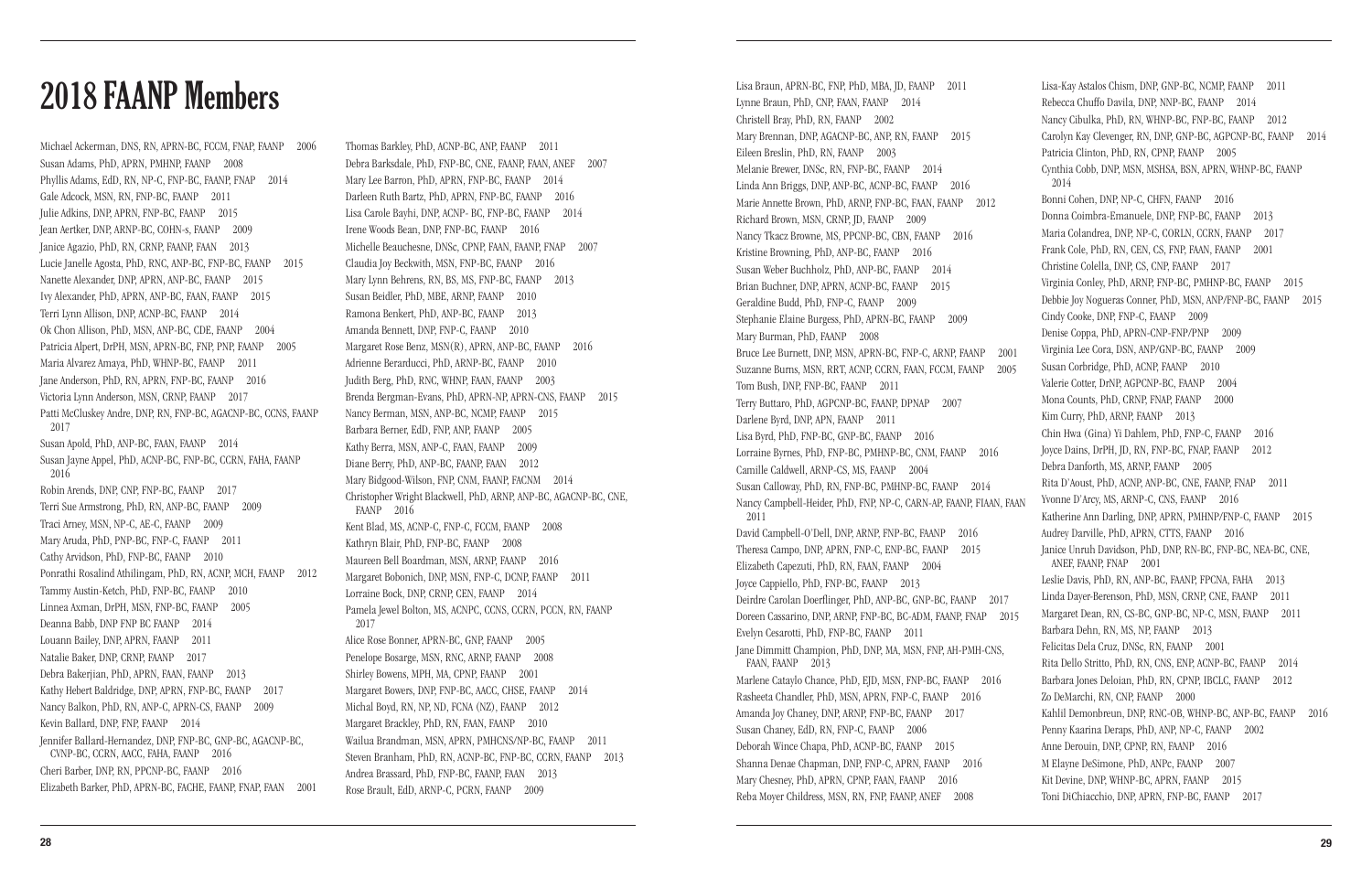Karen Dick, PhD, APRN-BC, FAANP 2003 James LaVelle Dickens, DNP, RN, FNP-BC, FAANP 2010 Kristene Diggins, DNP, MBA, DCC, CNE, FAANP 2015 Mary DiGiulio, DNP, APN, FAANP 2017 Sattaria Smith Dilks, DNP, APRN, PMHNP-BC, FNP-BC, FAANP 2013 Allison Walp Dimsdale, DNP, APRN, NP-C, AACC, FAANP 2017 Shirley Dinkel, PhD, APRN, FNP-BC, ANP-BC, FAANP 2015 Mary Susan Dirks, DNP, ARNP, CPNP-PC, FAANP 2014 Nancy Dirubbo, DNP, FNP-BC, FAANP 2007 John Distler, DPA, MBA, MS, FNP-C, FAANP 2006 Robert Donaldson, MS, NP-C, FNP-BC, FAANP 2014 Rebecca Koeniger Donohue, PhD, APRN-BC, WHNP-BC, FAANP 2011 Katherine Dontje, PhD, FNP-BC, FAANP 2016 Elizabeth Downes, DNP, MPH, MSN, NP-C, FNP, CNE, FAANP, ANEF, FAAN 2012 Shirlee Marie Drayton-Brooks, PhD, CRNP, APRN-BC, FAANP 2010 Janet DuBois, DNP, FNP, ARNP, FAANP, FNAP 2007 Evelyn Duffy, DNP, AGPCNP-BC, FAANP 2007 Mary Duggan, MS CCRN ACNP-BC FAANP 2015 Joel Dulaigh, MSN, ACNP-BC, FAANP 2017 Mary Anne Dumas, PhD, FNP-BC, GNP-BC, FAANP, FAAN, FNAP 2005 Lynne Dunphy, PhD, APRN, FNP-BC, FAAN, FAANP 2017 Jaibun Earp, PhD, ARNP, FNP-BC, CNE, FAANP 2017 Marilyn Edmunds, PhD, ANP/GNP, FAANP 2015 Michelle Edwards, DNP, APRN, FNP, ACNP, FAANP 2016 Quannetta Edwards, PhD, MSN, MS, MPH-c, BSN, FNP-C, WHCNP, AGN-BC, FAANP 2006 Cindy Edwards-Tuttle, MA, FNP-BC, FAANP 2014 Elizabeth Fuselier Ellis, DNP, APRN, FNP-BC, FAANP 2010 Kathryn Krueger Ellis, DNP, ANP-BC, FNP-BC, FAANP 2017 Joy Elwell, DNP, FNP-BC, FAANP 2011 Jill Engel, DNP, APRN, ACNP-BC, FNP-BC, ANP-BC, NEA-BC, FAANP 2016 Christine Engstrom, PhD, CRNP, AOCN, FAANP 2014 E J Ernst, DNP, MBA, MS, APRN, FNP-BC, CEN, FAANP 2013 Noreen Werner Esposito, EdD, PMHNP/WHNP/FNP-BC, FAANP 2015 Mary Ellen Zator Estes, MSN, FNP-BC, NP-C, FAANP 2016 Katherine Evans, DNP, FNP-C, GNP-BC, ACHPN, FAANP 2016 Dian Evans, PhD, FNP-BC, ENP-BC, FAANP 2015 Julianne Zehnder Ewen, DNP, FNP-BC, APRN, FAANP 2015 Anecita Fadol, PhD, FNP-BC, FAANP 2010 Laurie Anne Ferguson, DNP, APRN, ANP-BC, FNP-C, CPNP, FNAP, FAANP 2015 Stephen Ferrara, DNP, FNP, FAANP 2013

Kathryn Fiandt, PhD, APRN-NP, FNP-BC, FAANP, FAAN 2004 Sheldon Fields, PhD, RN, FNP-BC, AACRN, FNAP, FAANP, FAAN 2006 Margaret Fitzgerald, DNP, FNP-BC, NP-C, CSP, FAAN, DCC, FAANP 2000 Laureen Fleck, PhD, FNP-BC, CDE, FAANP 2013 Margaret Flinter, APRN, PhD, FNP-C, FAAN, FAANP 2009 Roger Fogg, MSN, FNP, MPH, FAANP 2015 Susanne Astrab Fogger, DNP, CRNP, PMHNP-BC, CARN-AP, FAANP 2015 Jan Marie Foote, DNP, ARNP, CPNP, FAANP 2015 Loretta Ford, EdD, RN, PNP, FAAN, FAANP 2000 Pamela Fordham, PhD, FNP-C, FAANP 2009 Jane Fox, Ed.D., PPCNP-BC, FAANP 2016 JoAnn Franklin, DNP, APRN, GNP-BC, FNP-BC, MHNP, FAANP 2016 Brad Franklin, DNP, FNP-C, FAANP 2017 Sarah Freeman, PhD, ARNP, FAANP 2001 Debra Ann Friedrich, DNP, ARNP, CLS, FNLA, FAANP 2014 Valerie Fuller, PhD, DNP, AGACNP-BC, FNP-BC, FAANP 2016 Mary Jo Gagan, PhD, FNP, FAANP 2004 Elizabeth Marie Galik, PhD, CRNP, FAANP 2015 Cynthia Gantt, PhD, FNP-BC, FAANP 2012 Donald Gardenier, DNP, FNP-BC, FAAN, FAANP 2014 Jacinto Jose Garrido, PhD, DNP, ANP-BC, FAANP, FAAN 2014 Dawn Lee Garzon Maaks, PhD, CPNP-BC, PMHS, FAANP 2009 Nan Gaylord, PhD, RN, CPNP, FAANP 2015 Nancy George, PhD, RN, FNP-BC, FAANP 2014 Terea Giannetta, DNP, RN, CPNP, FAANP 2015 Linda Marie Gibson-Young, PhD, ARNP, FNP-BC, CNE, AE-C, FAANP 2003 Catherine Giessel, MS, RN, APRN-BC, FAANP 2006 Margaret Glembocki, DNP, RN, ACNP-BC, CSC, SANE-A, FAANP 2013 Angela Golden, DNP, FNP-C, FAANP 2009 Kathleen Golden McAndrew, DNP, ANP-BC, COHN-S, FAAOHN, FAANP 2006 Rhonda Lynn Goodman, PhD, ARNP, FNP-BC, AHN-BC, FAANP 2017 Petra Goodman, PhD, WHNP-BC, FAANP 2015 Rosemary Goodyear, EdD, APRN, FAANP 2001 Mary Jo Goolsby, EdD, MSN, NP-C, FAANP 2002 Patricia Gorzka, PhD, ARNP, FAANP 2005 Margaret Clark Graham, PhD, FNP, PNP, FAANP 2010 Mikel Gray, PhD, PNP, FNP, CUNP, CCCN, FAAN, FAANP 2007 Deanna Gray-Miceli, PhD, GNP-BC, APRN, FAANP, FGSA, FAAN 2003 Karen Elaine Greco, PhD, ANP-BC, FAAN, FAANP 2016 Roger Green, DNP, FNP, FAANP 2004

Joan Gregory, PhD, ARNP, FAANP 2000 Valerie Griffin, DNP, PPCNP-BC, FNP-BC, PMHS, FAANP 2017 Susan Wrisley Groth, PhD, RN, WHNP-BC, FAANP 2012 Susan Hagedorn, PhD, APRN-BC, PNP, WHNP, FAANP 2005 Debra Hain, PhD, ARNP, AGPCNP-BC, FAANP, FNKF 2014 Donna Hallas, PhD, PNP-BC, CPNP, PMHS, FAANP 2011 Joshua Hamilton, DNP, RN-BC, FNP-C, PMHNP-BC, CNE, FAANP 2017 Beth Haney, DNP, FNP-C, FAANP 2016 Norma Stephens Hannigan, DNP, MPH, FNP-BC, DCC, FAANP 2015 Kelly Harden, DNSc, APRN, FNP-BC, FAANP 2014 Gene Harkless, DNSc, APRN, FNP-BC, CNL, FAANP 2010 Dixie Lee Harms, DNP, MSN, ARNP, FNP-C, BC-ADM, FAANP 2005 Ann Marie Hart, PhD, FNP-BC, FAANP 2016 Margaret Hartig, PhD, FNP-BC, FAANP 2009 Tonja Hartjes, DNP, ACNP-BC, FNP-BC, CCRN-CSC, FAANP 2017 Claudia Hauri, EdD, FNP, FAANP 2002 Catherine Marie Haut, DNP, CPNP-AC, CPNP-PC, CCRN, FAANP 2017 Shelley Yerger Hawkins, PhD, FNP-BC, GNP, FAANP 2007 Joellen Hawkins, PhD, RN, WHNP-BC, FAAN, NAP, FAANP 2006 Elizabeth Hawkins-Walsh, PhD, CPNP, PHMS, FAANP 2015 Kathleen Haycraft, DNP, FNP/PNP-BC, DCNP, FAANP 2014 Janie Jane Heath, PhD, APRN-BC, FNAP, FAAN, FAANP 2017 Linda Herrmann, PhD, RN, AGACNP-BC, ACHPN, GNP-BC, FAANP 2016 Rodney Hicks, PhD, RN, FNP-BC, FAANP, FAAN 2008 Barbara Higgins, PhD, APRN-BC, FAANP 2011 Paula Hill, DNP, FNP-BC, PNP-BC, FAANP 2012 Anne Marie Hirsch, PhD, ARNP, FAANP, FAAN 2014 Jenni Lea Hoffman, DNP, FNP-C, CLNC, FAANP 2016 Susan Hoffstetter, PhD, WHNP-BC, FAANP 2010 Karen Holder, FNP-BC, CNM, AHN-BC, MHS, FAANP 2014 Aimee Chism Holland, DNP, WHNP-BC, FNP-C, RD, FAANP 2017 Amelie Hollier, DNP, FNP-BC, FAANP 2007 LeAnn Holmes, DNP, APRN, FAANP 2015 Marcia Holstad, DSN, FNP-BC, FAANP 2010 Brenda Hoskins-Mein, DNP, ARNP, GNP-BC, PMHNP-BC, FAANP 2009 Douglas Houghton, MSN, ARNP, ACNPC, CCRN, FAANP 2011 Haley Hoy, PhD, ACNP, FAANP 2015 Karen Sue Hoyt, PhD, RN, FNP-BC, ENP-C, FAEN, FAANP, FAAN 2008 Alicia Huckstadt, PhD, APRN, FNP-BC, FAANP 2012 Randall Steven Hudspeth, PhD, MBA, MS, APRN-CNP, FRE, FAANP 2008 Remi Marie Hueckel, DNP, CPNP-AC, FNP-BC, FAANP 2014 Michael Lawrence Huggins, EdD, APRN, FAANP 2012 Lori Hull-Grommesh, RN, DNP, ACNP-BC, CCRN, NEA-BC, FAANP 2016 Rhonda Hunsucker, MSN, GNPC, FAANP 2004 Marianne Hurley, MS, FNP-C, GNP-C, CDOE, FAANP 2014 Marianne Hutti, PhD, WHNP-BC, FAANP 2017 Shannon Idzik, DNP, ANP-BC, FAANP 2014 Sheryl Innerarity, PhD, RN, FNP, ACNS, FAANP 2017 Jean Bell Ivey, DSN, MSN, CRNP, PNP-PC, FAANP 2013 Kathryn Jack, MSN, APRN, FNP-BC, FAANP 2016 Diana Lynn Jacobson, PhD, RN, PPCNP-BC, PMHS, FAANP 2015 Michaelene Jansen, PhD, RN, NP-C, GNP-BC, FAANP 2010 Sabrina Jarvis, DNP, ACNP-BC, FNP-BC, FAANP 2011 Nancy Piper Jenks, MS, CFNP, MFTM RCPS (Glasg), FAANP 2011 Penny Kaye Jensen, DNP, FNP-C, FAAN, FAANP, FNAP 2006 Barbara Joe, DNP, FNP-BC, FAANP 2015 Rita Marie John, EdD, DNP, CPNP, PMHS, DCC, FAANP 2017 Heather Johnson, Lt Col, USAF (Ret), DNP, FNP-BC, FAANP 2012 Janet Johnson, DNP, ACNP, ANP-BC, FAANP 2013 Versie Johnson-Mallard, PhD, ARNP-BC, MSN, MSMS, FAANP 2014 Susan Johnston, DNP, RN, FNP-BC, FAANP 2014 Ellen Davis Jones, DNP, FNPC, PMHNP, FAANP 2011 Cheryll Jones, ARNP, CPNP, FAANP 2016 Irma Jordan, DNP, APRN, FNP/PMHNP-BC, FAANP 2012 Teresa Judge-Ellis, DNP, FNP-BC, PMHNP-BC, FAANP 2013 Karen Ann Kalmakis, PhD, MPH, FNP-BC, FAANP 2015 Louise Kaplan, PhD, ARNP, FNP-BC, FAANP, FAAN 2010 April Kapu, DNP, APRN, ACNP-BC, FAANP 2013 Jane Faith Kapustin, PhD, CRNP, BC-ADM, FAANP, FAAN 2009 Laima Maria Karosas, PhD, APRN, FAANP 2017 Linda Jeanne Keilman, DNP, GNP-BC, FAANP 2017 Marye Dorsey Kellermann, PhD, CRNP, FAANP 2012 Patricia Watts Kelley, PhD, FNP-BC, GNP-BC, FAANP, FAAN 2004 Ursula Kelly, PhD, APRN, ANP-BC, PMHNP-BC, FAANP 2017 Susan Kelly-Weeder, PhD, FNP-BC, FAANP 2015 Beth Marie Kelsey, EdD, APRN, WHNP-BC, FAANP 2017 Lynn Kelso, MSN, APRN-BC, FCCM, FAANP 2008 Susan Kendig, RNC, MSN, WHNP, FAANP 2005 Laurie Kennedy-Malone, PhD, APRN-BC, FAANP 2004 Susan Kennel, PhD, ARNP, FAANP 2012 Katherine Kenny, DNP, RN, ANP-BC, FAANP, FAAN 2013 Carole Kerwin Kain, PhD, PMHCNS-BC, PPCNP-BC, PMHS, FAANP 2012 Cathy Kessenich, PhD, ARNP, FAANP 2011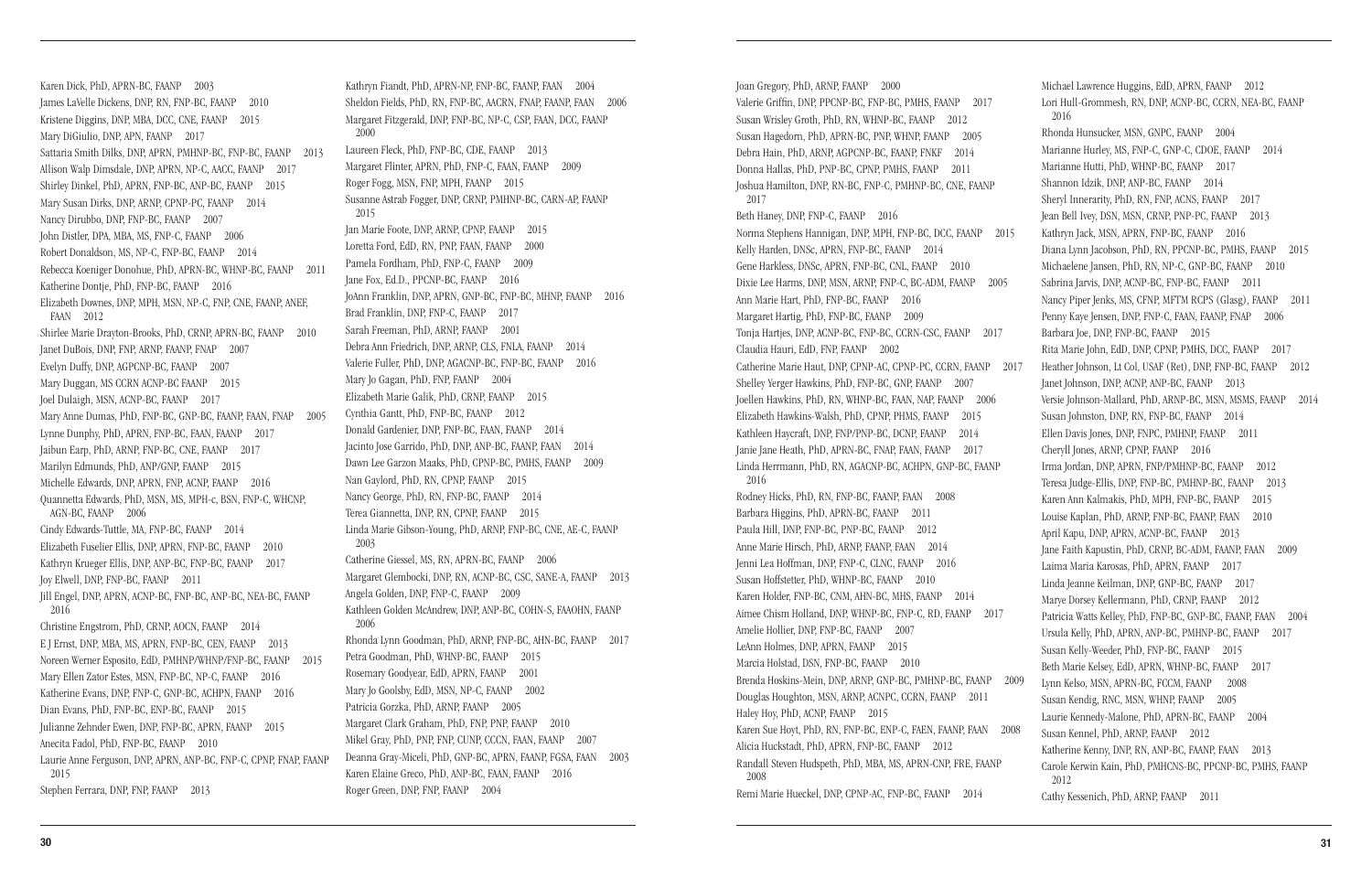Christine Kessler, MN, CNS, ANP-BC, BC-ADM, FAANP 2013 Karen Ketner, DNP, FNP-C, FAANP 2016 Kathleen Kidder, MSN-CS, FNP, APRN, FAANP 2012 Maria Kidner, DNP, FNP-BC, FAANP 2011 Deb Kiley, DNP, NP-C, APRN-BC, ANP, FAANP, FNAP 2005 Susan Kimble, DNP, RN, ANP-BC, FAANP 2015 Joan King, PhD, ACNP-BC, ANP-BC, FAANP 2011 Pam King, PhD, FNP, PNP, APRN, FAANP 2014 Tracy Klein, PhD, ARNP, FAAN, FAANP 2009 Ruth Kleinpell, PhD, RN, FAAN, FAANP 2003 Shawn Kneipp, PhD, RN, ANP-BC, APHN-BC, FAANP 2014 Joyce Knestrick, PhD, C-FNP, FAANP 2007 Michelle Knowles, MSN, APRN, FNP-BC, FAANP 2017 Julie Ann Koch, DNP, RN, FNP-BC, FAANP 2016 Mary Koslap-Petraco, DNP, PNP-BC, CPNP, FAANP 2012 Elizabeth Kostas-Polston, PhD, APRN, WHNP-BC, FAANP, FAAN 2013 Ernestine Kotthoff-Burrell, PhD, RN, ANP, FAANP 2002 Patricia Biller Krauskopf, PhD, FNP-BC, FAANP 2011 Dolores Krebs, MS, ANP-BC, FNP, SANE-A, SANE-P, NYSAFE, FAANP 2015 Cynthia Kuehner, CAPT, NC, USN, MS, FNP-BC, FAANP 2012 Jeffrey Kwong, DNP, MPH, ANP-BC, FAANP 2015 Kimberly Mae LaBronte, PhD, RN, NNP-BC, FAANP 2016 Denise Laine, PhD, MSN, NP-C, FNP, COHN-S, CCM, FAANP 2000 Monique Lambert, DNP, APRN, ACNP-BC, FAANP 2016 Gary Robert Laustsen, PhD, APRN-FNP, FAANP, FAAN 2013 James Lawrence, PhD, APRN-BC, FAANP 2009 Scharmaine Lawson-Baker, DNP, FNP-BC, FAANP, FAAN 2012 Nancy Lawton, MN, ARNP, FNP, FAANP 2017 Laura Leahy, DrNP, APRN, PMH-CNS/FNP, CARN-AP, FAANP 2017 Virginia Townsend LeBaron, ACNP-BC, ACHPN, AOCN, FAANP 2011 Wendy Jane Lee, DNP, APRN, FNP-BC, FAANP 2017 Susan Lee, DNP, NP-C, FAANP 2007 Susan Leight, EdD, CRNP, FAANP 2005 Colleen Leners, DNP, APRN, FAANP 2017 Marijo Letizia, PhD, RN, APN/ANP-BC, FAANP 2009 Kevin Letz, DNP, MBA, MSN, RN, CNE, CEN, FNP-C, ANP-BC, PCPNP-BC, FAPPex, FAANP 2015 Wendy Michelle Likes, PhD, DNSc, APRN-BC, FAANP 2016 Carol Lindsey, MSN, ARNP, FNP-BC, FAANP 2017 Catherine Gaines Ling, PhD, FNP-BC, FAANP 2014 Denise Link, PhD, NP, FAAN, FAANP 2013 Lori Lioce, DNP, FNP-BC, CHSE, FAANP 2013 Michelle Litchman, PhD, FNP-BC, FAANP 2016

Shannon Lizer, PhD, FNP-BC, FAANP 2016 Sharon Lock, PhD, APRN, FNP-BC, FAANP 2015 Mathew Loe, DNP, RN, ERNP, FNP-C, NE-BC, FAANP 2015 Maria Annette Lofgren, DNP, ARNP, NNP-BC, CPNP, FAANP 2016 Melanie Logue, PhD, DNP, ARNP, CFNP, FAANP 2014 Carmen Lopez Rodriguez, DNP ANP BC FAANP 2012 Lenora Lorenzo, DNP, MSA, APRN, FNP, GNP, ADM, CDE, CDL, FAANP 2012 Rene Love, PhD, DNP, PMHNP-BC, FNAP, FAANP 2015 Bobby Lowery, PhD, MN, FNP-BC, FAANP 2014 Kenneth Lowrance, DNP, APRN, CNS, FNP-BC, NEA-BC, FAANP 2017 Pamela Lusk, DNP, RN, PMHNP, FAANP 2014 Cindy Luther, PhD, GNP-BC, ANP-BC, FNP-BC, FAANP 2012 Karlen Luthy, DNP, FNP-c, FAAN, FAANP 2016 Judith Lynch, MS, MA, APRN-BC, FAANP 2000 Melanie Elizabeth Mabrey, DNP, ACNP-BC, BC-ADM, CDTC, FAANP 2014 Thomas Mackey, PhD, NP-C, FAAN, FAANP 2004 Billie Jo Madler, DNP, APRN, FNP-C, FAANP 2016 Kathy Magdic, DNP, ACNP-BC, FAANP 2007 Rosalie O'Dell Mainous, PhD, APRN, NNP-BC, FAANP, FAAN 2014 Millicent Malcolm, DNP, GNP-BC, APRN, FAANP 2016 Mary Jane Maloney, DNP APRN-CNP FAANP 2016 Frank Manole, DNP, MBA, ACNP-BC, FAANP 2015 Ann Hurdle Maradiegue, PhD, MSN, FNP-BC, FAANP 2008 Cydne Marckmann, DNP, ARNP, FAANP 2013 Julie Marfell, DNP, FNP-BC, FAANP 2010 Terri Marin, PhD, NNP-BC, FAANP 2015 Lucy Marion, PhD, RN, FAAN, FAANP 2012 Laura Markwick, DNP, FNP-C, FAANP 2017 Geraldine Marrocco, EdD, APRN, CNS, ANP-BC, FAANP 2017 Lori Martin-Plank, PhD, FNP-BC, NP-C, GNP-BC, FAANP, FNAP 2009 Susan Moore Matthews, PhD, FNP-BC, FAANP 2009 Patricia Maybee, EdD, NP, FAANP 2004 Sandra Mazzone, DNP, RN, NP-C, FAANP, CSC 2010 Donna Behler McArthur, PhD, APRN, FNP-BC, FAANP, FNAP 2001 Ruth McCaffrey, DNP, FNP-BC, GNP-BC, FAAN, FAANP 2015 Marianne McCarthy, PhD, GNP, PMHNP, FAANP 2012 Carmel Anne McComiskey, DNP, PPCNP-BC, CPNP-AC, FAANP, FAAN 2014 Kathleen McCoy, DNSc, APRN, PMHNP-BC, PMHCNS-BC, FNP-BC, FAANP 2012 Louise McDevitt, MS, FNP-BC, ANP-BC, ACNP-BC, FAANP 2012 MiChelle Lynn McGarry, MSN, RN, CPNP, CUNP, FAANP 2016

Sherry McKay, MSN, ARNP, GNP-BC, FAANP 2011 Richard McLaughlin, MS, ACNP-BC, FAANP 2011 Renee Parnell McLeod, PhD, APRN, CPNP, FAANP 2012 Patricia McMullen, PhD, JD, CRNP, FAANP, FAAN 2012 Richard Meadows, MS, ANP-C, FAANP 2002 Heather Meissen, MSN, FCCM, ACNP, CCRN, FAANP 2017 Sheila Melander, PhD, ACNP-BC, FCCM, FAANP 2008 Karen Devereaux Melillo, PhD, A-GNP-C, FAANP, FGSA 2001 Bernadette Melnyk, PhD, RN, CPNP/PMHNP, FNAP, FAAN, FAANP 2013 Emily Merrill, PhD, RN, FNP, BC, CNE, FAANP 2010 T Jeanne Merritt, PhD, MSN-C, ARNP, FNP, FAANP 2006 Sally Miller, PhD, APN, FAANP 2004 Kenneth Miller, PhD, RN, CFNP, FAAN, FAANP 2014 Minna Kristiina Miller, DNP, MSN, BA, FNP-BC, NP(F), FAANP 2017 Michael Mistric, PhD, RN, FNP-BC, FAANP 2011 Alison Joy Mitchell, MSN, ACNP-BC, FAANP 2015 Carol Moffett, PhD, FNP-BC, CDE, FAANP 2012 Kymberlee Montgomery, DNP, APRN, WHNP-BC, CNE, FAANP, FAAN 2014 Carolyn Montoya, PhD, CPNP, FAANP 2014 Anne Moore, DNP, WHNP/ANP-BC, FAANP 2003 Karen Moore, DNP, APRN, ANP, BC, FAANP 2017 Yvonne Moragne-Coon, PhD, CRNP, FAANP 2004 Rosalinda Morales, PHD, FNP-BC, FAANP 2009 Barbara Ann Moran, PhD, MPH, CNM, FAANP, FACCE 2016 Phyllis Morgan, PhD, FNP-BC, FAANP 2008 Constance Ann Morrison, DNP, JD, MBA, MS CNS, PMHNP-BC, FAANP 2008 Dianne Morrison-Beedy, PhD, WHNP-BC, FNAP, FAAN, FAANP 2009 Reynold Mosier, COL AN, MSN, MBA, CRNP, FAANP 2009 Lee Moss, MS, APRN, FNP-BC, ANP-C, CWS, FAANP 2013 Lisa Muirhead, DNP, APRN, ANP-BC, FAANP 2016 Cindy Munro, PhD, ARNP, ANP-BC, FAANP, FAAN, FAAAS 2013 Nancy Munro, RN, MN, CCRN, ACNP-BC, FAANP 2014 Angela Nannini, PhD, FNP-C, FAANP 2012 Marie Napolitano, PhD, APRN, FNP-BC, FAANP 2012 Whitney Ann Nash, PhD, APRN, ANP-BC, FAANP 2017 Alvita Kay Nathaniel, PhD, FNP-BC, FAANP 2009 Donna Nativio, PhD, CRNP, ANP, PNP, CPNP-PC, FAAN, FAANP 2014 Mary Neiheisel, EdD, MSN, CNS, FNP, FAANP, FNAP 2006 Angela Nelson, MSN, RN, CCRN, ACNP-BC, FCCM, FAANP 2013 Francis Edward Neuzil, PhD, MSN, ARNP-BC, FAANP 2014 Nelda New, PhD, FNP-BC, CNE, FAANP 2014 Jamesetta Newland, PhD, FNP-BC, DPNAP, FAANP, FAAN 2005 Janet Kathleen Noles, PhD, RN, FNP-BC, FAANP 2008 Anne Norman, DNP, APRN, FNP-C, FAANP 2016 Julie Cowan Novak, DNSc, RN, CPNP, FAANP 2004 Geralyn Ochs, MSN, APRN, AGACNP-BC, ANP-BC, FAANP 2017 Margaret O'Donnell, DNP, FNP, ANP B-C, FAANP 2014 Judith O'Haver, PhD, RN, CPNP-PC, FAANP 2017 Louise O'Keefe, PhD, CRNP, FAANP 2017 Jill Olmstead, MSN, ANP-C, FAANP 2015 Ann Falkenberg Olson, PhD, RN, FNP-BC, WHNP-BC, FAANP 2009 Karen Koozer Olson, PhD, RN, FNP-C, FAANP 2005 Daniel O'Neill, MNP, CEN, FACNP, FAANP 2015 Marie-Eileen Onieal, PhD, MMHS, RN, CPNP, FAANP 2000 Nancy O'Rourke, PhD, ACNP, ANP, FAANP 2009 Susan Orsega, Rear Admiral, USPHS, MS, FNP-BC, FAANP 2013 Janine Ann Overcash, PhD, GNP-BC, FAANP 2015 Eileen Alanna Owen-Williams, PhD, DNP, FNP-BC, CNM, AFN-BC, FAANP 2015 James Pace, DSN, MDiv, APRN-BC, FAANP 2005 Diane Todd Pace, PhD, FNP-BC, CCD, NCMP, FAANP 2007 Diane Padden, PhD, CRNP, FAANP 2010 Julia Pallentino, MSN, JD, FNP-BC, FAANP 2009 Carmen Paniagua, EdD, RN, ACNP-BC, APNG, FAANP 2010 Pamela Diane Paplham, DNP, AOCNP, FNP-BC, FAANP 2015 Wendy Paracka, MS, ARNP-C, FNP, FAANP 2017 José Parés-Avila, DNP, MA, RN, ARNP, NP-C, FAANP 2017 Cindy Parsons, DNP, ARNP-BC, FAANP 2009 Elizabeth Partin, DNP, APRN FAANP 2015 Susan Patton, DNSc, PNP-BC, FAANP 2012 Patricia Pearce, MPH, PhD, FNP-BC, FAANP, FNAP 2010 Linda Joan Pearson, DNSc, APRN-BC, FPMHNP, FAANP 2006 Katherine Colligan Pereira, DNP, RN, FNP-BC, ADM-BC, FAANP 2013 Arlene Pericak, DA, MS, FNP-C, FAANP 2015 Wlatka Peric-Knowlton, MSN, ANP-BC, CDE, FAANP 2014 Richard Pessagno, DNP, PMHNP-BC, FAANP 2014 Sandra Petersen, DNP, APRN, FNP-BC, GNP-BC, PMHNP, FAANP 2016 Jane Marie Peterson, PhD, ARNP, FAANP 2011 Stacey Pfenning, DNP, APRN, FNP, FAANP 2017 Barbara Phillips, MN, GNP-BC, FNP-BC, FAANP 2013 Susanne Johnson Phillips, DNP, APRN, FNP-BC, FAANP 2017 Pam Pieper, PhD, ARNP, PPCNP-BC, TCRN, FAANP 2016 Charon Pierson, PhD, GNP-BC, FAAN, FAANP 2000 Christine Pintz, PhD, FNP-BC, FAANP 2014 Oralea Pittman, RN, MS, FNP-BC, FAANP 2009 Joanne Pohl, PhD, ANP-BC, FAAN, FAANP 2010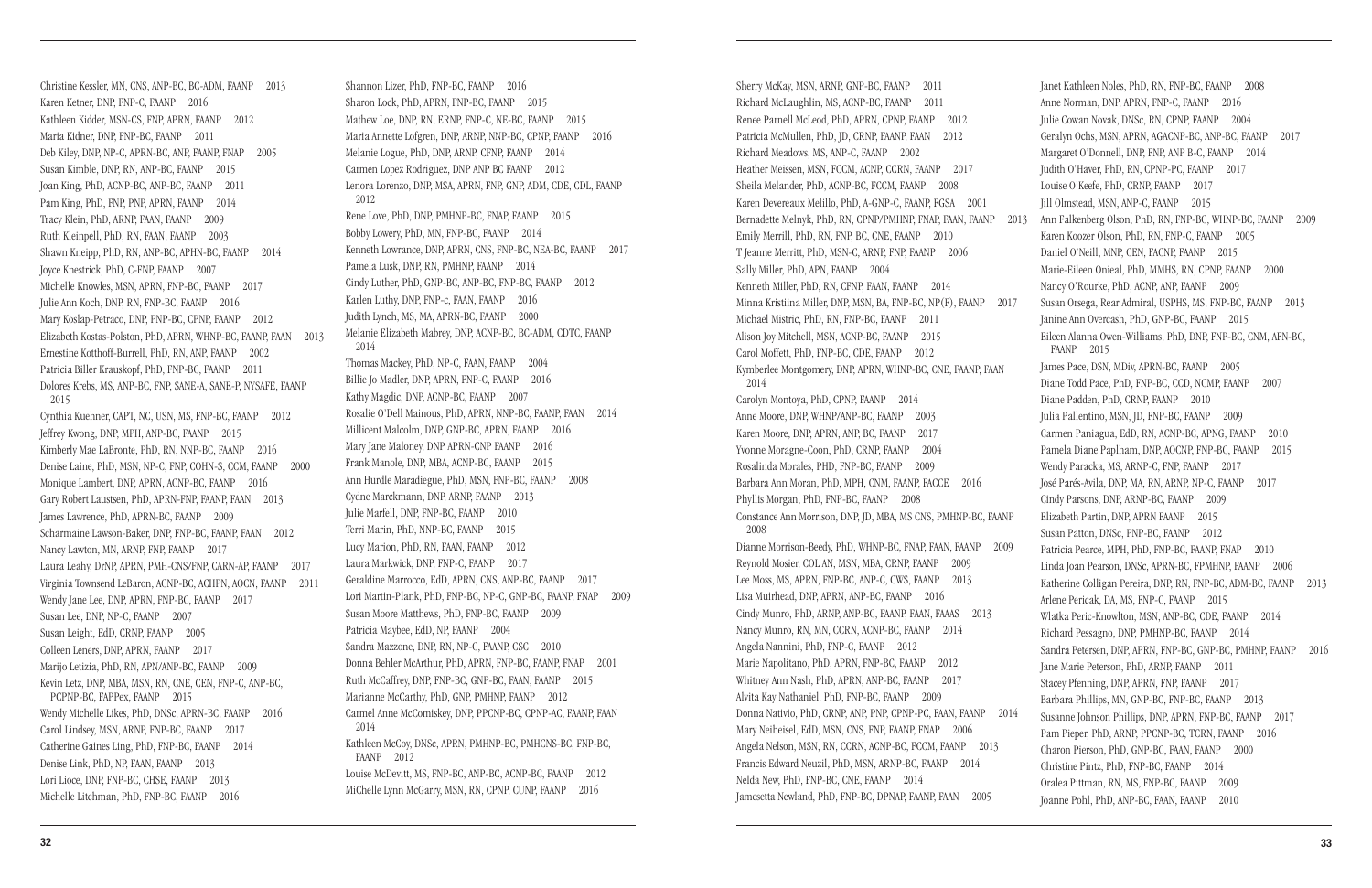Vanessa Ann Pomarico-Denino, EdD (c), EdD, MSN, APRN, FNP-BC, FAANP 2014 Demetrius Porche, DNS, APRN, FAANP 2009 Luz Porter, PhD, ARNP, FNP, FAAN, FAANP 2008 Priscilla Jane Powers, MSN, APRN-BC, FAANP 2002 Joyce Powers, RN, MSN, FNP-BC, ACNP-BC, FAANP 2013 Allen Prettyman, PhD, APRN-BC, FAANP 2015 Marva Mizell Price, DrPH, RN, FNP, APRN-BC, FAANP, FAAN 2007 Richard Prior, DNP, FNP-BC, FAANP 2011 Rachel Anna Prosser, PhD, APRN, CNP, AAHIVS, FAANP 2016 Elias Provencio-Vasquez, PhD, NP, FAAN, FAANP 2000 Joyce Pulcini, PhD, PNP-BC, FAAN, FAANP 2008 Susanne Quallich, PhD, ANP-BC, NP-C, CUNP, FAANP 2014 Patricia Quigley, PhD, MPH, ARNP, FAAN, FAANP 2010 Jill Rosemary Quinn, PhD, RN, CS-ANP, FNAP, FAHA, FAANP 2010 Elda Ramirez, PhD, RN, FNP-BC, FAANP 2006 Denise Ramponi, DNP, NP-C, FAEN, FAANP 2013 James Luther Raper, PhD, CRNP, JD, FAAN, FAANP, FIDSA 2007 Lynn Rapsilber, DNP ANP-BC APRN FAANP 2014 Randolph Rasch, PhD, RN, MSN, FNP, FAANP 2004 Catherine Reavis, EdD, APRN, FNP-BC, FAANP 2009 Sally Reel, PhD, APRN, CFNP, FAAN, FAANP 2004 Elizabeth Reifsnider, PhD, RN, WHNP-BC, PHCNS-BC, FAAN, FAANP 2014 Lorraine Reiser, PhD, FNP-C, FAANP 2011 Suzanne Lesta Reiter, MM, MSN, WHNP-BC, FAANP 2009 Lenore Resick, PhD, CRNP, FNP-BC, FAANP, FAAN 2009 Barbara Resnick, PhD, CRNP, FAAN, FAANP 2000 Jacqueline Rhoads, PhD, ACNP-BC, ANP-C, GNP, CCRN, FAANP 2007 Richard Ricciardi, PhD, NP, FAANP, FAAN 2007 Ellen Robin Rich, PhD, RN, FNP, FAANP 2010 Luann Richardson, PhD, DNP, FNP, PMHNP, FAANP 2016 Ted Rigney, PhD, ACNP-BC, FAANP 2007 Rebecca Rigolosi, DNP, ANP-BC, CCDS, FAANP 2015 Candy Sue Rinehart, DNP, FNP, ADM-C, FAANP 2016 Cheryl Rising, FNP, FAANP 2017 Leslie Robbins, PhD, RN, PMHNP-BC, PMHCNS-BC, FAANP 2014 Anthony Roberson, PhD, PMHNP-BC, RN, FAANP 2017 Mary Ellen Roberts, DNP, RN, APNC, FAAN, FAANP 2001 Jo Lynne Robins, PhD, RN, ANP-BC, AHN-C, CHTP, FAANP 2011 Sophia Chu Rodgers, MSN, ACNP, NP-C, FAANP 2007 Heather Roebuck, DNP, FNP-BC, FAANP 2015 Annie Rohan, PhD RN NNP-BC CPNP-PC FAANP 2016

Gwen Rohde Witzel, APRN, FNP, FAANP 2012 Karen Rohr, PhD, FNP-BC, NEA-BC, FAANP 2012 Stephen Joseph Roller, DHA, APRN, FNP-C, CENP, FAANP 2017 Laura Rooney, DNP, APRN, FNP-BC, DCC, BC-ADM, FAANP 2013 Laura Dorman Rosenthal, RN, DNP, ACNP-BC, FAANP 2016 Heather Ross, PhD, DNP, ANP-BC, FAANP 2017 Carl Ross, PhD, FNP-BC, CNE, FAANP 2016 Gail Rosselot, MS, MPH, APRN-BC, COHN-S, FAANP 2009 Alicia Gill Rossiter, Lt Col, USAFR, NC, DNP, FNP, PCPNP-BC, FAANP 2014 Linda Rounds, PhD, RN, FNP, FAAN, FAANP 2003 Mary Rubin, PhD, RNC, CRNP, FAANP 2010 Kathryn Wirtz Rugen, PhD, FNP-BC, FAANP, FAAN 2015 Kerri Rupe, ARNP, FNP-C, COHN-S, DNP, FAANP 2008 Susan Ruppert, PhD, RN, FNP-C, ANP-BC, FNAP, FCCM, FAAN, FAANP 2008 Audrey Russell-Kibble, DNP, RN, FNP-C, FAANP 2016 Sandra Festa Ryan, RN, MSN, CPNP, FCPP, FAANP, FAAN 2009 Jacqueline Dawn Rychnovsky, PhD, RN, CPNP, FAANP 2014 Valerie Sabol, PhD, ACNP-BC, GNP-BC, CCRN, CNE, FAANP 2014 Gail Sadler, MSN, ARNP-BC, FAANP 2011 Frances Sahebzamani, PhD, ARNP, FAANP 2005 Jennifer Salerno, DNP, CPNP, FAANP 2012 Mary Salter, DNP, MAM, MBA, ANP-C, FAANP 2013 Deborah Sampson, PhD, FNP-BC, APRN, COHN-S, FAANP 2011 M Christopher Saslo, DNS, ARNP-BC, FAANP 2010 Sherri Lynette Saunders-Goldson, DNP, WHNP-BC, FAANP 2007 Carol Savrin, DNP, RN, FNP-BC, CPNP, FAANP 2009 Kathleen Anne Schachman, PhD, FNP-BC, PPCNP-BC 2017 Monica Sue Scheibmeir, PhD, APRN-BC, FNP, FAANP 2009 Terri Schmitt, PhD, ARNP, FNP-BC, CDE, FAANP 2016 Madrean Schober, PhD, MSN, ARNP, ANP, FAANP 2000 Deborah Schofield, DNP, CRNP, FAANP 2015 Andrea Parsons Schram, DNP, FNP-BC, FAANP 2016 Susan Schrand, MSN, CRNP, NP-C, FAANP 2015 Lorna Schumann, PhD, NP-C, APRN-BC, FNP, ACNP, CCRN-R, FAAN, FAANP 2001 Kristine Scordo, PhD, RN, ACNP-BC, FAANP 2011 William Michael Scott, DNP, FNP-BC, FAANP 2013 Mimi Secor, MS, MEd, APRN, FNP-BC, FAANP 2006 Diane Seibert, PhD, CRNP, FAANP 2009 Craig Sellers, PhD, RN, ANP-BC, GNP-BC, FAANP 2013 Janet Selway, DNSc, ANP-BC, CPNP-PC, FAANP 2014 Jo Ann Beatty Serota, DNP, RN, CPNP, IBCLC, FAANP 2013

Jessica Halstead Sharp, PhD, FNP-BC, CRNA, FAANP 2013 Elizabeth Li Sharpe, DNP, APRN, NNP-BC, VA-BC, FAANP 2017 Barbara Sheer, PhD, PNP, FNP, FAANP 2000 Debra Shelby, PhD, DNP, FNP-BC, DCNP, FACDNP, FAANP 2016 Kate Sheppard, PhD, RN, FNP, PMHNP-BC, FAAN, FAANP 2012 Leilani Siaki, PhD, NP-BC, FAANP 2016 Corinna Sicoutris, MSN, ACNP-BC, FCCM, FAANP 2015 Shari Lee Simone, DNP, CPNP-AC, FAANP, FCCM, FAANP 2015 Sharon Sims, PhD, RN, FAANP 2005 Barbara Sinni-McKeehen, MSN, ARNP, DNC, FAANP 2011 Leigh Small, PhD, RN, CPNP-PC, FNAP, FAANP 2013 Amy Smith, DNP, FNP-BC, FAANP, FACHE 2009 Kathaleen Smith, MSN, RN, ACNS-BC, FNP-BC, FAANP 2017 Kevin Lee Smith, DNP, FNP, FAANP 2013 Susan Lee Smith, PhD, ACNP-C, FNP-C, RNFA, WCC, FAANP 2013 Sheila Kathleen Smith, PhD, RN, ARNP-BC, FAANP 2016 Robert Smithing, MSN, ARNP, FAANP 2011 Mary Smolenski, EdD, MS, FNP, FAANP 2004 Brett Badgley Snodgrass, FNP-C, CPE, FACPP, FAANP 2016 Diane Snow, PhD, APRN, PMNHP-BC, FAANP, FIAAN 2011 Audrey Snyder, PhD, RN, ACNP-BC, CEN, FAANP, FAEN, FAAN 2006 Victoria Soltis-Jarrett, PhD, PMHCNS/NP-BC, FAANP 2014 Mark David Soucy, PhD, RN, FPMHNP-BC, PMHCNS-BC, FAANP 2015 Cathy St. Pierre, PhD, APRN-BC, FNP, FAANP 2008 Suzanne Staebler, DNP, APRN, NNP-BC, FAANP 2014 Julie Stanik-Hutt, PhD, ACNP, GNP, FAANP 2011 Joan Marlene Stanley, PhD, RN, CRNP, FAAN, FAANP 2011 Cheryl Cummings Stegbauer, PhD, RN, APRN, FNP-BC, FAANP 2011 Julie Gunnarshaug Stewart, DNP, MPH, MSN, FNP-BC, APRN, FAANP 2016 Vicky Stone-Gale, DNP, FNP-C, ARNP, MSN, FAANP 2017 Ellie Strock, APRN-BC, ANP, CDE, FAANP 2010 Melinda Swenson, PhD, NP-C, FAANP 2007 Kathy Tackett-Morris, DNP, ARNP, FNP-C, AE-C, FAANP 2008 Dianne Tarrant, MS, APRN, FNP-BC, FAANP 2015 Leslie-Faith Morritt Taub, PhD, ANP-C, GNP-BC, CDE, CBSM, CME (DOT) FAANP 2011 Alice Teall, MS, CRNP, NC, FAANP 2015 Anne Teitelman, PhD, CRNP, FAANP 2010 Paulette Thabault, APRN, MS, JD, FAANP 2014 Joanne Thanavaro, DNP, APRN, AGPCNP-BC, AGACNP-BC, DCC, FAANP 2013 Anne Thomas, PhD, ANP-BC, GNP, FAANP 2012 Tami Thomas, PhD, RN, CPNP-PC, RNC, FAANP, FAAN 2013 Sophia L. Thomas, DNP, APRN, FNP-BC, PPCNP-BC, FNAP, FAANP 2012 Angela Thompson, DNP, FNP-C, BC-ADM, CDE, FAANP 2017 Carol Thompson, PhD, CCRN, ACNP, FNP, FCCM, FAANP, FAAN 2007 Clare Thomson-Smith, JD, MSN, RN, FAANP 2010 Wendy Thon, MSN, APRN, FNP-C, FAANP 2000 Susan Tiso, DNP, APRN, FNP-BC, FAANP 2017 Barbara Todd, DNP, ACNP-BC, FAANP, FAAN 2006 Cindy Tofthagen, PhD, ARNP, AOCNP, FAANP 2013 Carolyn Torre, RN, MA, APN, PNP-BC, FAANP 2014 Jan Towers, PhD, NP-C, CRNP, FAANP 2000 Caroline Trapp, MSN, ANP-BC, BC-ADM, CDE, FAANP 2013 Kathy Trotter, DNP, CNM, FNP-BC, FAANP 2015 Barbara Tucker, PhD, APRN-BC, FAANP 2004 Jane Tuttle, PhD, FNP-BC, CPNP, FAANP 2010 Diane Tyler, PhD, RN, FNP-BC, FNP-C, FAAN, FAANP, CAE 2014 Teresa Lynn Tyson, DNP, MSN, FNP-BC, FAANP 2009 Kimberly Udlis, PhD, APNP, FAANP 2017 Ann Uetz, MSN, ARNP-BC, FNP-C, cPNP, FAANP 2006 Rudy Valenzuela, PhD, NP, FAANP 2011 Susan Van Cleve, DNP, RN, CPNP-PC, PMHS, FAANP 2014 Susan VanBeuge, DNP, APRN, FNP-BC, CNE, FAANP 2013 Dawn Vanderhoef, PhD, DNP, PMHNP/CS-BC, FAANP 2016 Deborah Varnam, MSN, FNP-BC, FAANP 2010 Jennifer Lisa Vedral-Baron, MN, ARNP, NP-C, FAANP, FACHE 2011 Donna Velasquez, PhD, FNP-BC, FAANP 2008 Roseann Patricia Velez, DNP, CRNP, FNP-BC, FAANP 2017 Peggy Vernon, RN, MA, C-PNP, DCNP, FAANP 2016 Diane Viens, DNSc, APRN, FNP, FAANP 2003 Deborah Vincent, PhD, RN, FAANP 2004 Elizabeth Visone, DNP, ANP-BC, FNP-BC, APRN, FAANP 2016 Marjorie Vogt, PhD, DNP, CNP, CNE, FAANP 2013 Susan Voss, DNP, FNP-BC, DCNP, FAANP 2015 Theresa Wadas, PhD, DNP, ACNP-BC, FNP-BC, CCRN, FAANP 2016 Julee Briscoe Waldrop, DNP, PNP-BC, FNP-BC, CNE, FAANP, FAAN 2014 Deborah Kirk Walker, DNP, NP-C, FNP-BC, AOCN, FAANP 2017 Pamela Lynn Herbig Wall, PMHNP-BC, PhD, FAANP 2016 Mary Weber, PhD, PMHNP-BC, FAANP 2013 Josie Weiss, PhD, FNP-BC, PNP-BC, FAANP 2009 Kathy Wheeler, PhD, RN, APRN, NP-C, FNAP, FAANP 2010 Patricia Ann White, PhD, ANP-BC, FAANP 2014 Mindy Whitten, DNP, APRN-CNP, FAANP 2013 Brian Widmar, PhD, RN, ACNP-BC, FAANP 2017